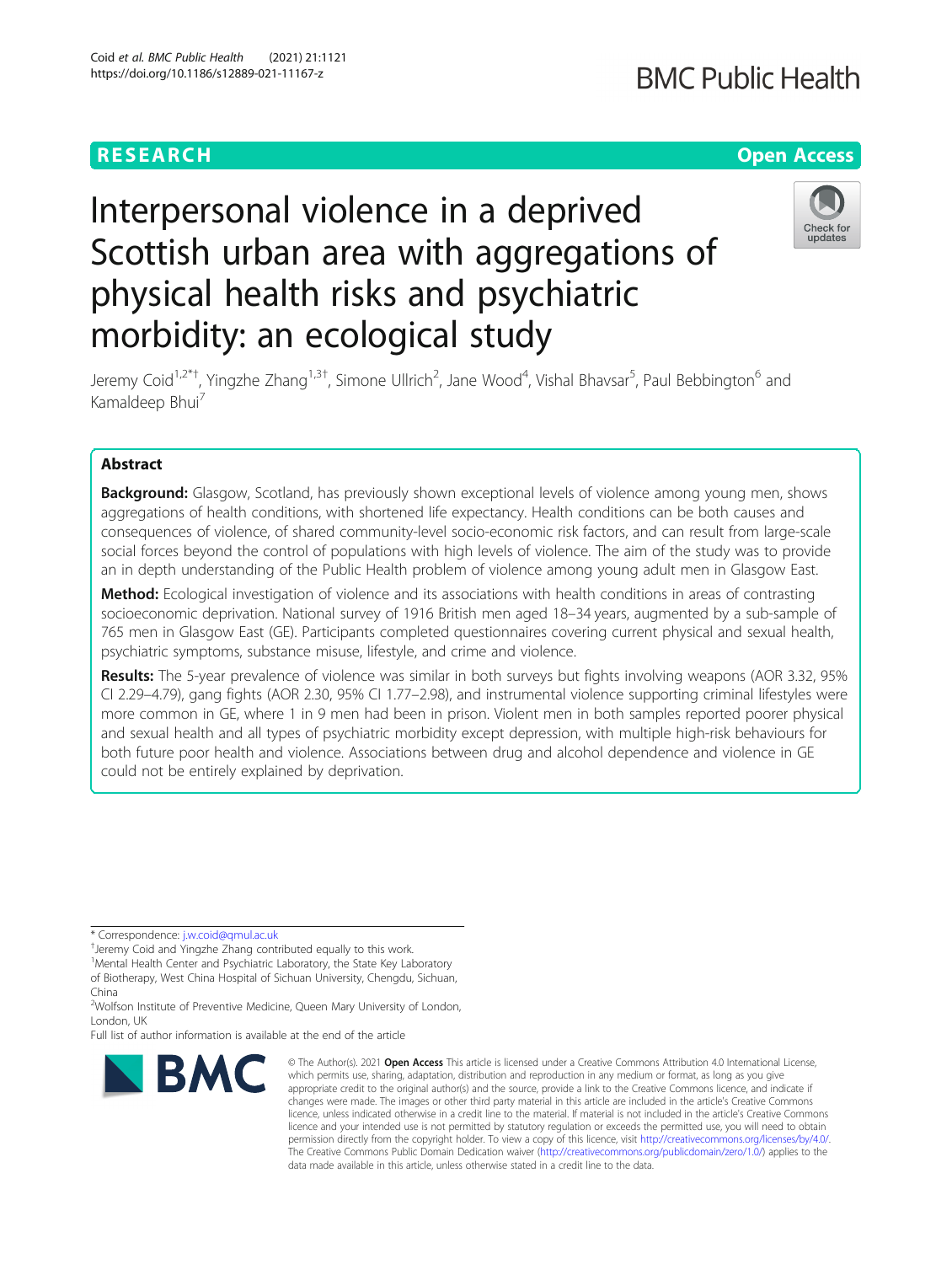Conclusion: Violence in deprived urban areas is one among many high-risk behaviours and lifestyle factors leading to, as well as resulting from, aggregations of both psychiatric and physical health conditions. Poverty partly explained raised levels of violence in GE. Other factors such as drug and alcohol misuse and macho attitudes to violence, highly prevalent among men in this socially excluded community, also contributed. Multi-component preventive interventions may be needed in deprived areas and require future investigations into how multiple coexisting risk factors produce multimorbidity, including psychiatric disorders, substance misuse, poor physical health and violence.

## Background

Violence has fallen in the UK and many other countries [[1\]](#page-15-0). However, within countries, violence is unevenly distributed between locations and socio-economic subgroups. Although the overall rate of recorded violence has fallen, for some UK communities the public health problem of violence has by no means subsided. Violent conviction rates in teenage males have declined in Scotland, but older men still show high levels of violence [[2\]](#page-15-0). From the nineteenth century, Glasgow has had a history of violence associated with gangs, exacerbated by religious sectarianism [[3\]](#page-15-0). Following industrial decline in the 1960's, Glasgow had more street gangs than other UK cities. By the 1980s, Scotland, particularly Glasgow, had the highest homicide rate in western Europe [\[4](#page-15-0)], although this has since fallen. The overall annual rate of assaults in Scotland, whilst considerably larger, shows close correlation when observed over time to homicide rates and to fluctuations in those rates. Homicide rates among men in Scotland fell from 1974 until the mid-1980s, then rose until 1991. This was followed by a dramatic increase and homicide remained at a high rate until 2006, after which rates steadily fell. In contrast, rates among women had slowly fallen across this entire period and women in Scotland did not contribute to the rises and falls in homicides observed in Scotland. Rates were highest among men 20–24 years and deaths were mainly due to stabbings. These fluctuations observed in homicide rates among men took place almost entirely within the most socio-economically deprived areas of Scotland which show their highest concentration in Glasgow. The observed increase in homicides up until 2006 were paralleled by an increase in deaths related to alcohol and drugs which have not shown a similar decline and have continued to increase [[4,](#page-15-0) [5\]](#page-15-0).

Violence is usually considered a criminal justice rather than a health problem. However, it cannot be viewed in isolation from major social changes adversely affecting physical and mental health, especially in Scotland. Health problems and life expectancy had also deteriorated in the most deprived areas by the  $1980s$  [[6\]](#page-15-0). Life expectancy trends have stalled across the UK since 2012 and Scotland has the shortest life expectancy in Western

Europe driven by high rates of cancer, suicide, alcoholrelated causes, and drugs-related poisonings, with no signs of improvement [[6\]](#page-15-0). Socio-economic deprivation is exceptionally high in parts of Glasgow and some other Scottish cities, but not all of Scotland's health problems or mortality can be explained by deprivation [\[7](#page-15-0)]. The "Scottish effect" persists after taking into account socioeconomic deprivation and health behaviours such as smoking, physical activity, and diet. Drug-related deaths in Scotland are the highest in Europe, particularly in Glasgow [[8\]](#page-15-0), and have now exceeded the USA, with residents three times more likely to receive inpatient care for psychiatric disorders, mainly for drug-related conditions [\[9](#page-15-0)]. This aggregation of physical and mental health conditions in parts of Scotland may well be due to lifestyles involving multiple, adverse, health-related behaviours which include violence. Indeed, violence could be a key marker within this wider network of morbidity. However, it is important to understand whether violence, in the context of an aggregation of associated health conditions, is explained primarily by area-level effects of severe socioeconomic deprivation or whether other factors at the individual, interpersonal and community level, specific to impoverished areas of Scotland, explain this aggregation.

# The public Health problem of violence and the ecological model

The World Health Organization defines violence as 'The intentional use of physical force or power, threatened or actual, against oneself, another person, or against a group or community, that either results in or has a high likelihood of resulting in injury, death, psychological harm, maldevelopment or deprivation [\[10](#page-15-0)] and where the central concept is the intention to cause harm [\[11](#page-15-0)]. In this study, we focus on interpersonal violence between young adult men because this is the most prevalent form of violence internationally, the largest global public health problem, and results in the largest burden of care [[12\]](#page-15-0). The public health approach to violence has become increasingly predominant in global responses to violence [\[13\]](#page-15-0), and has been strongly promoted by the World Health Organization [\[14](#page-15-0)]. This approach to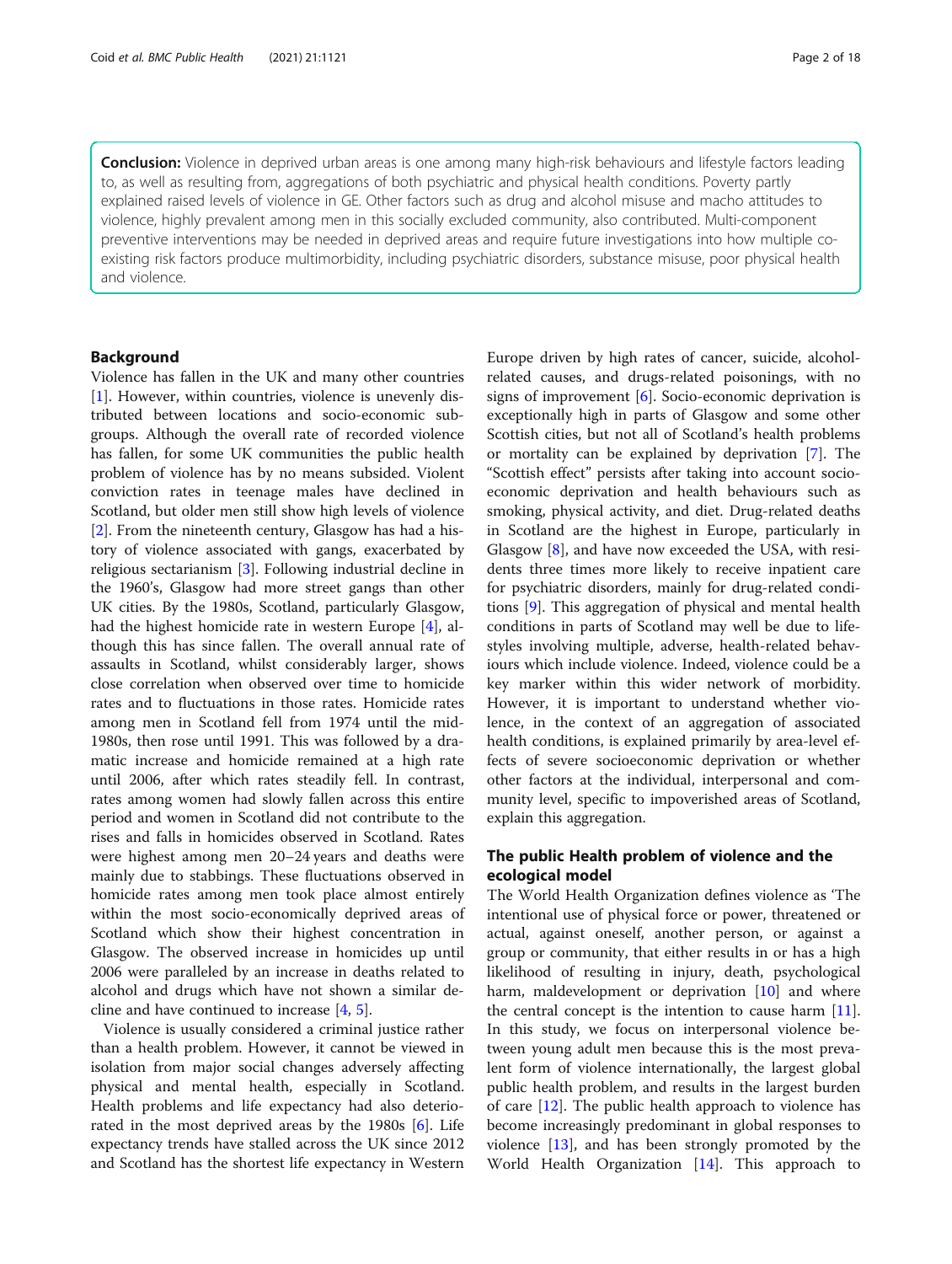<span id="page-2-0"></span>violence is described as collectivist in approach, contrasts from a standard health approach, and aims for prevention and minimization of harm [[15\]](#page-15-0). Considerable emphasis is placed on the situation violent persons are in which make it difficult to make healthy choices and avoid unhealthy exposures and where there are considerable overlaps between violence and victimization. For example, the downward spiral of childhood exposures to maltreatment, poor parenting, and domestic abuse, early oppositional disobedience, school truancy, early drug and alcohol use and escalating involvement in violence, which are often seen in individual case studies of violence, also need to be considered in the context of structural violence [\[16\]](#page-15-0) imposed on the communities from which these young people come [\[15\]](#page-15-0). Large scale political, economic, and cultural forces give rise to clustered epidemics of various diseases which can occur in situations of changing political and economic conditions, shifting ecological and environmental conditions, and altering demographics and social behaviours [\[17\]](#page-15-0). This implies that when studying violence in the context of Glasgow, it is necessary not only to study the effects of individual and neighbourhood factors that impact on aggregations of health conditions within this area of concentrated deprivation, but also to consider the largescale social forces beyond the control of the populations that resulted in these aggregations.

The public health approach describes a broad set of ways of understanding and intervening on violence and its health impact which focuses on the causes of incidence rates/trends in whole populations, rather than focusing narrowly on the causes of individual cases [\[18](#page-16-0)]. To do this, the WHO has recommended an ecological model of assessing violence at more than one level [\[19](#page-16-0)]. Socio-ecological models were developed to understand dynamic interrelationships between personal and

environmental factors. Originally used as a framework for studying human development, it was argued that the entire ecological system in which growth occurs should be taken into account [\[20](#page-16-0)]. Prevention of violence requires understanding of the factors which promote violence and the socio-ecological model is intended to consider the complex interplay between individual, relationship, community and societal factors that put people at risk of both experiencing and perpetrating violence [[19\]](#page-16-0). The overlapping rings of the model are intended to show how factors at one level influence those at another level (see Fig. 1). The first level identifies biological and personal history factors that increase the likelihood of becoming a victim or perpetrator of violence. The second level examines close relationships that may increase the risk of experiencing violence as a victim or perpetrator. The third explores the settings, such as schools, workplaces, and neighbourhoods in which social relationships occur and seeks to identify the characteristics of these settings that are associated with becoming victims or perpetrators of violence. The fourth level examines the broad societal factors that help create a climate in which violence is encouraged or inhibited and can include large-scale social forces that lead to aggregations of health conditions together with violence in certain locations. These factors include social and cultural norms that support violence as an acceptable way to resolve conflicts. Other large-scale societal factors include the health, economic, educational, and social policies that help to maintain economic or social inequalities between groups in society. An important use of this multi-level framework is to identify and cluster intervention strategies based on the ecological level in which they act.

A major aim of ecological studies is to generate or test etiological hypotheses, but it can also be a method to identify factors associated with violence which are

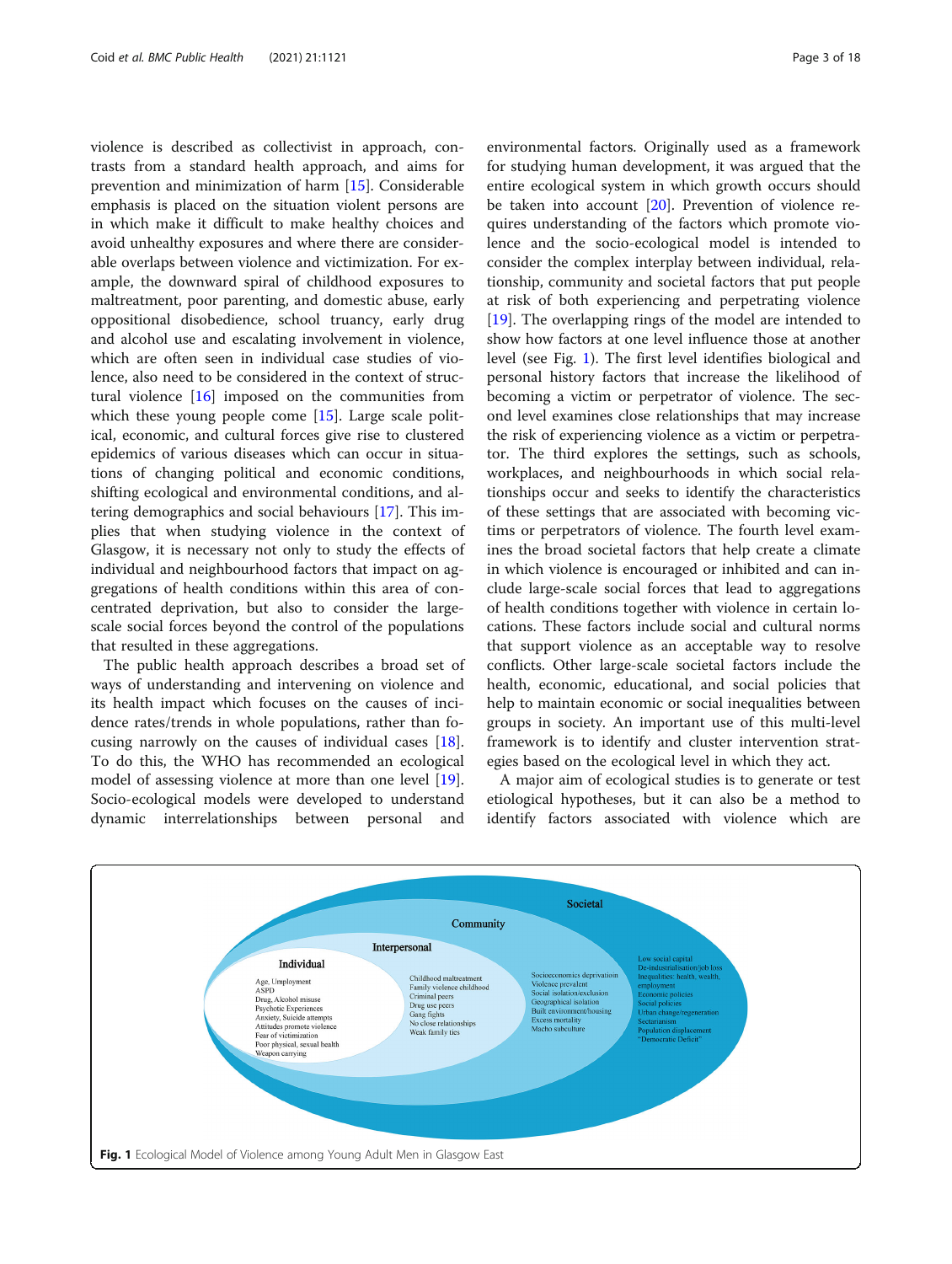suitable for targeted and/or population prevention strategies [\[21\]](#page-16-0). We used an Ecological model to investigate the multiple associations between violence and environmental context in a socially excluded sub-group of Scottish men. The Ecological model of violence explores the relationship between individual and contextual factors and considers violence as the product of multiple levels of influence on behaviour [\[19\]](#page-16-0). Whilst some risk factors may be unique to a particular type of violence, the various types of violence more commonly share a number of risk factors. Violent men may consequently report multiple forms of violent behaviour and victim types, for example violence against strangers as well as increased risk of intimate partner violence. This method is used in Public Health rather than psychiatric investigations of violence, where it is not expected that simple, direct relationships will be consistently found that can be tested between single categories of psychiatric morbidity, physical ill-health and sub-types of violence. Each type may be influenced by multiple risk factors. Furthermore, associations at the individual level may be bi-directional. Some may be specific for violence, others specific for psychiatric or physical health morbidity. However, all may be the outcome of the same or similar risk factors operating at a different level in the ecological model.

The aims of this paper were to conduct an ecological investigation of (i) the prevalence of violence, attitudes towards violence, and associated criminality among young Scottish men residing in a socioeconomically deprived urban area compared to men in the general population of Britain; (ii) associations with adverse childhood experiences, violence-related peer influences, and lifestyle factors; (iii) associations with physical health, sexual health, substance misuse, and psychiatric morbidity. For each of these domains, we also aimed to investigate whether our findings were accounted for by socioeconomic deprivation and unemployment.

#### Method

#### Study participants and sampling

We used data from the Second Men's Modern Lifestyles Survey carried out in 2011 using random location sampling, an advanced form of quota sampling shown to reduce biases introduced when interviewers are able to choose locations to sample from (see [supplementary](#page-15-0) [file](#page-15-0)). A National survey derived a representative sample of young men aged 18–34 years from England, Scotland and Wales. We compared a boost survey of men of the same age range from GE for comparison purposes because of exceptionally high levels of recorded health, social problems, and reduced life expectancy in that location and to test the hypothesis that higher levels of violence and specific forms of violence are more likely to be found in this location. Identical sampling principles were used for both surveys. This age range and a male sample were originally chosen to investigate risk factors for serious violence, substance misuse, and psychopathology at the population level as one component within a programme of research to improve risk management of violence [[22\]](#page-16-0). Additional boost samples included hardto-reach participants, including those from areas with exceptional characteristics and known to have high levels of violence, which included GE.

The statistical reliability of random allocation sampling depends both on strictly defining the selection of the sampling points as well as in setting representative quotas at each point, then meeting these quotas. Within each Government Office Region, all output areas (OA) (averaging 150 households, and about which all demographic profiling information is known) were selected and listed in descending order of ACORN (A Classification Of Residential Neighbourhoods) [[23\]](#page-16-0) type to place the most affluent OAs at the top of the list and the least affluent at the bottom. This applies a purely random variable into the selection of sampling locations. The total number of eligible male adults in each OA were then cumulated down the list. Using a random start and fixed sampling interval, the required number of OAs were selected. This process produces a sample of OAs with a probability of selection proportionate to size and was designed to produce a representative sample by ACORN type. After the total number of OAs are selected, interviewers are required to achieve a set number of interviews with eligible targets at each. All addresses that lay within selected OAs were potentially available for interview. With OA information cross-referenced against full address lists, interviewers were supplied with every single address that was eligible within each OA. A quota sheet was provided for each selected OA, which reflected the actual composition of eligible residents according to standard demographic criteria. These would include socio-demographic characteristics such as gender, ethnicity and working status (in addition to age). Interviewers were required to interview a sample profile that matched exactly that of the eligible OA population profile using the then up-to-date Office of National Statistics (ONS) population estimates information. This ensured that the sample was demographically representative at the micro-level, as well as geographically representative of males in the general population. If a participant refused to complete the questionnaire (approximately 23% of all participants approached in similar studies), or was absent, another was located in the area with exactly the same demographic profile (age and social class) until the quota was filled. Compliance with this procedure produced a fully representative data set for both the national survey and from GE. Informed consent was obtained from respondents. Pencil and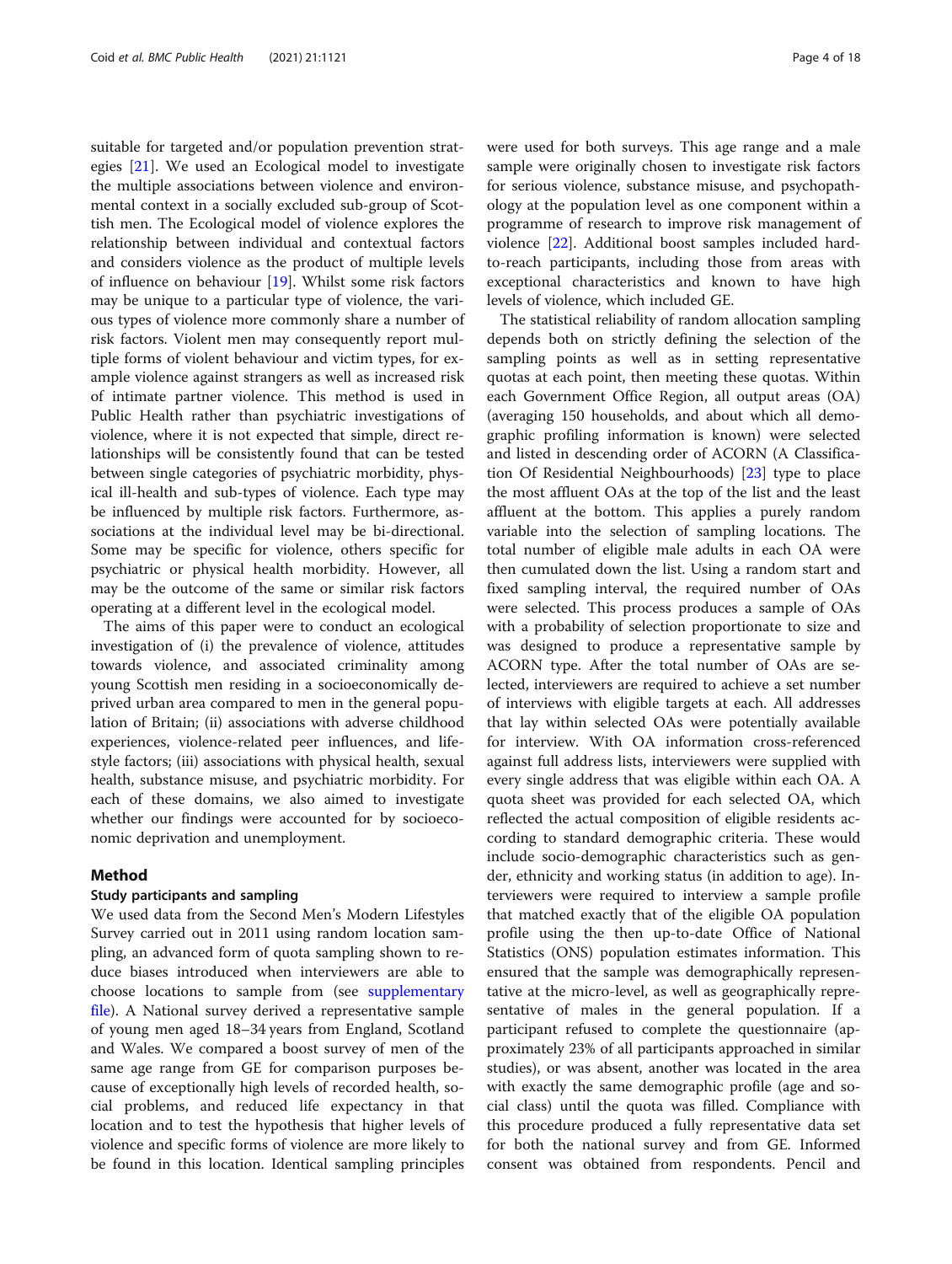paper self-report questionnaires were administered at home, with the respondent left to complete the questionnaire in their own time. The researcher either returned later that day or the next. Each questionnaire took approximately 45 min to complete. Participants were given £5 on completion of the questionnaire.

The sample included 2656 men, aged 18–34 years; 1897 (71.5%) were from the representative survey, and 759 (28.5%) were from GE. Identical sampling principles were used for both surveys (see [supplementary file\)](#page-15-0).

#### Survey measures

#### Violence, violent attitudes, and child maltreatment

All participants were questioned about violent behavior using questions from previous UK surveys [[24\]](#page-16-0).

Characteristics of Violence: They were asked "Have you been in a physical fight, assaulted, or deliberately hit anyone in the past 5 years' and if they had carried a knife. They were asked about the outcome of violence, victims, number of incidents, location, gang fights, whether they were gang members, and used or carried weapons, previous criminal convictions and imprisonment. They were asked if they had been a victim of violence and feared assault, whether violence was instrumental (to obtain money, drugs or sex), and if they had deliberately looked for a fight, often ruminated about violence, found violence exciting, easily lost their temper, or became violent if disrespected.

Adverse Childhood Experiences (ACEs): They were asked if they had witnessed violence in their home, or been subjected to physical, sexual abuse, or neglect, had been in care, or had experienced a serious injury before age 16.

Life Events and Daily Living: Participants were asked whether they had a close relationship, had moved home in the preceding year, been separated or divorced, or fired, had experienced serious money problems, lacked educational qualifications, were not in education employment or training, or had experienced lifethreatening injury, or homelessness. Finally, we asked whether friends encouraged them in criminality or drug taking and about their use of leisure time.

Socioeconomic deprivation was measured using a ranking on the Index of Multiple deprivation (IMDR) which measures the proportion of the population in an area experiencing deprivation according to domains of income, employment, health and disability, education skills and training, barriers to housing and services, crime, and living environment [[25](#page-16-0)].

#### Psychiatric morbidity/substance misuse

The Psychosis Screening Questionnaire [[26](#page-16-0)] covered 5 psychotic symptoms; participants screen positive for psychosis when ≥3 criteria are met. The Hospital Anxiety and Depression Scale [[27\]](#page-16-0) was used to define Anxiety and Depression based on scores of > 11 in the past week. Scores of 8–15 on the Alcohol Use Disorders Identification Test represent hazardous drinking, 16–19 a more severe state of alcohol abuse, and > 20 indicates need for clinical assessment for alcohol dependence [\[28](#page-16-0)]. These three AUDIT score ranges were mutually exclusive for participants. Scores > 25 on the Drug Use Identification Test indicated the participant screened positive for dependence on drugs. A score 6 or above usually indicates problems related to drug misuse. Scores 6–24 were classified a drug abuse [[29\]](#page-16-0).

Questions from the Structured Clinical Interview for DSM-IV Personality Disorders Screening Questionnaire [[30\]](#page-16-0) identified Antisocial Personality disorder (ASPD) when 3 or more of 7 items were present in adulthood and Conduct disorder when 3 or more of 15 items were present before age 15 years. For a diagnosis of ASPD both Conduct disorder and antisocial behaviour in adulthood are required.

#### Physical health/risks

We included a series of factors indicating current poor physical health or a risk of future physical health problems. These comprised self-reported physical health as poor or fair, taking medication for a physical illness, high fat/low fibre diet, lack of exercise, smoking, and height.

#### Sexual Health

Participants were questioned about their sexual behaviour, including whether they had had ten or more sexual partners in the past year, sex usually occurred when intoxicated, they rarely/ never used contraceptives, had had sex with a prostitute on ten or more occasions, sex with multiple partners during the same encounter, they were currently having sex with men, anal sex on any occasion. They were also asked whether they had forced partners to have sex against their will in more than half of encounters in the past year.

#### Statistical analysis

Our analysis aimed to compare the characteristics of violence in GE and in the representative survey. We anticipated that violence prevalence would be higher in GE and carried out further analysis to investigate whether differences could be explained by poverty measured by socio-economic deprivation at small-area level (representing neighbourhood or community level of our ecological model) and unemployment (representing individual level). We further investigated exposures of adverse childhood experiences, daily living and stressful experiences in adulthood, and psychiatric morbidity (including substance misuse), physical and sexual health on violence as outcome. We adjusted our models for our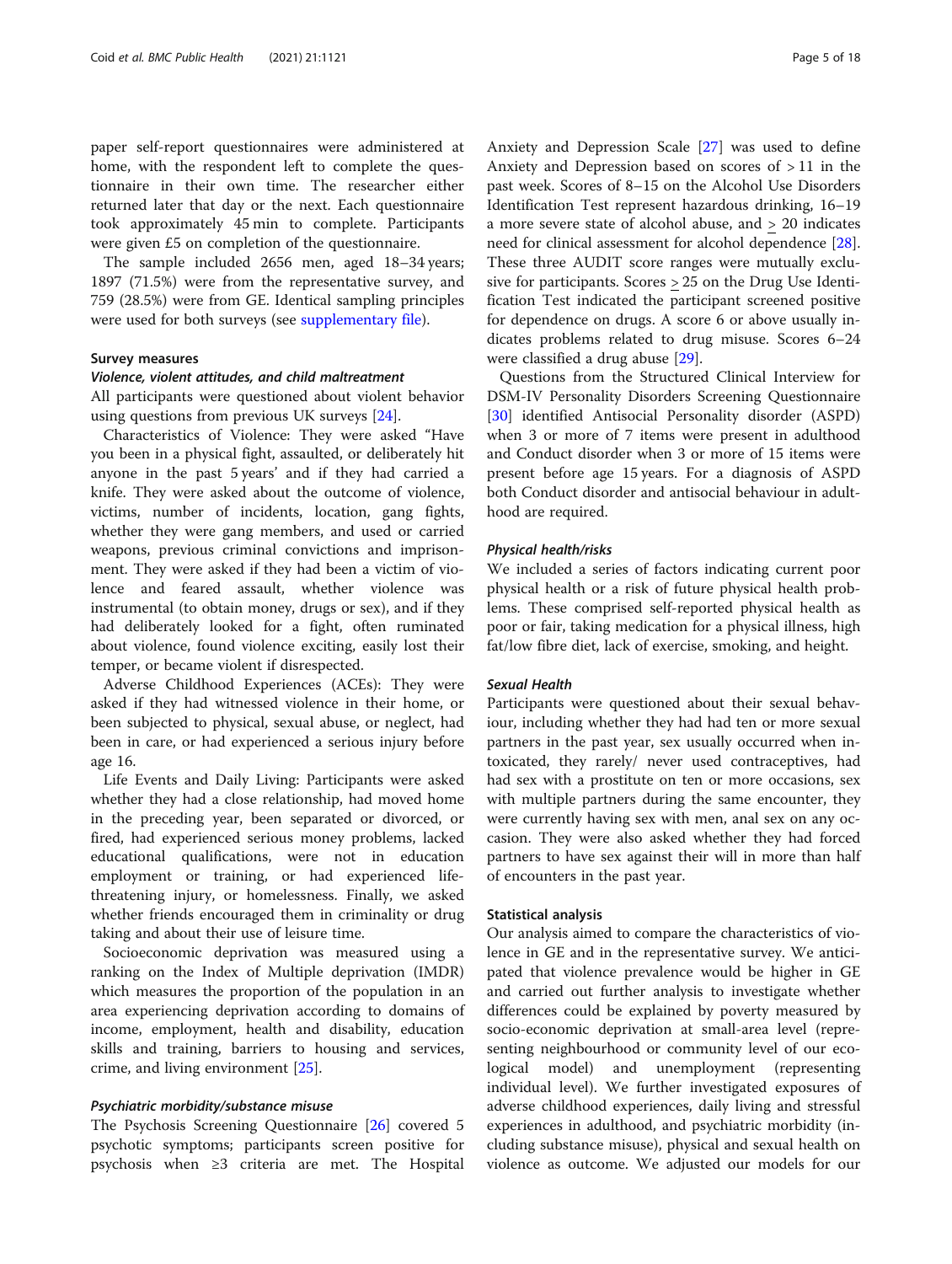proxy measure of poverty using socio-economic deprivation and unemployment. The survey primarily measured individual level variables and their associations and did not measure societal level factors. We used the extensive reviews that have been carried out by Public Health researchers in Scotland to contextualize our findings within large scale social forces that have impacted on men in Glasgow in areas characterised by high levels of socioeconomic deprivation and clusters of adverse health conditions, including GE.

Following data collection, weights were constructed for each survey using Random Iterative Method (RIM) weighting to ensure the representativeness of the sample to the population (weighted for non-response and quota sampling). All descriptive and subsequent statistical comparisons were based on weighted data. We used robust standard errors to account for clustering within postcodes. All analyses were performed using SPSS 26.0.

Frequencies were reported for demographic distributions among non-violent and violent men in surveys, with corresponding logistic regressions and linear regression for continuous variables (age and IMDR). Logistic regression analyses and Bonferroni correction were used to 1) compare the characteristics of violence among all men in both surveys before and after adjustments for socioeconomic deprivation and unemployment with all men in national survey as reference group and violent characteristic as outcome; 2) explore differences in risk factors (daily living, stressful experiences, peer group, employment, leisure and adverse childhood experiences) using non-violent men in national survey as reference group and violent men as outcome in multinomial logistic regression; and 3) compare the difference of the effect of violence on psychiatric morbidity, physical health/health risks and sexual health between violent men in national survey and GE, using non-violent men in national survey as reference group. Adjustments were made for age, unemployment and IMDR.

#### Results

The weighted sample included 2665 men, aged 18–34 years: 1897 (71.4%) were in the national survey and 759 (28.6%) in GE. The total subgroup of 944 (35.5%) men who reported perpetrating violence in the past 5 years included 655 (34.5%) in the national survey and 289 (38.1%) in GE. Table 1 compares demography between survey samples and violent and non-violent men. Nonviolent men in GE were more likely to be single, unemployed and unlikely to be non-UK born or of black and minority ethnic background. The same demographic characteristics were found for violent GE men compared to violent men in the representative survey, except that all were white.

#### Comparisons of violent men

Criminality and Violence: Table [2](#page-6-0) compares violence and associated criminality between men in the national survey and those from GE. More men in GE reported violence, gang fights, and fighting at sporting events, and more had used a weapon. There was no difference in the prevalence of those taking part in 5 or more violent altercations. More Glasgow men in general (and those who had been violent) had criminal convictions, been in prison and carried a knife. Violent Glasgow men were

**Table 1** Demographic characteristics of survey samples and for non-violent and violent men ( $n = 2656$ )

|                |                                             | Non-violent men ( $n = 1712, 64.5\%$ ) |                                 |                | Violent men ( $n = 944, 35.5\%$ )       |                                         |                               |  |
|----------------|---------------------------------------------|----------------------------------------|---------------------------------|----------------|-----------------------------------------|-----------------------------------------|-------------------------------|--|
|                | <b>National</b><br>$N = 1242$<br>$(46.8\%)$ | Glasgow east<br>$N = 470$<br>(17.7%)   | National cf. Glasgow<br>east    |                | <b>National</b><br>$N = 655$<br>(24.7%) | Glasgow east<br>$N = 289$<br>$(10.9\%)$ | National cf. Glasgow<br>east  |  |
|                | $N(\%)$                                     | $N(\%)$                                | <b>AOR(95%CI)</b>               |                | $N(\%)$                                 | $N(\%)$                                 | <b>AOR(95%CI)</b>             |  |
| Non-UK<br>born | 133(10.8)                                   | 11(2.4)                                | $0.19***(0.10-0.36)$            | Non-UK<br>born | 40(6.2)                                 | 2(0.7)                                  | $0.10***(0.02-0.43)$          |  |
| Single         | 676(54.8)                                   | 326(69.7)                              | $1.89***$ (1.51-2.37)           | Single         | 437(67.2)                               | 216(75.0)                               | $1.45*(1.06 - 1.99)$          |  |
| Unemployed     | 335(27.6)                                   | 221(47.7)                              | $2.40***$ (1.92-2.99)           | Unemployed     | 263(41.2)                               | 177(62.8)                               | $2.41***$ (1.81 - 3.22)       |  |
| Ethnicity      |                                             |                                        |                                 | Ethnicity      |                                         |                                         |                               |  |
| White          | 1075(86.7)                                  | 457(97.9)                              | $7.26***$ (3.76-14.02)          | White          | 600(91.5)                               | 289(100.0)                              |                               |  |
| <b>Black</b>   | 65(5.2)                                     | 3(0.6)                                 | $0.11***$ (0.03-0.36)           | <b>Black</b>   | 25(3.8)                                 | $\mathbf{0}$                            |                               |  |
| Asian          | 89(7.2)                                     | 7(1.5)                                 | $0.20***$ (0.09-0.43)           | Asian          | 28(4.3)                                 | $\mathbf{0}$                            |                               |  |
| Other          | 11(0.9)                                     | $\mathbf{0}$                           |                                 | Other          | 3(0.5)                                  | $\mathbf 0$                             |                               |  |
|                | Mean(SD)                                    | Mean(SD)                               | $\beta$ (95%CI)                 |                | Mean(SD)                                | Mean(SD)                                | $\beta$ (95%CI)               |  |
| Age (years)    | 26.72(4.84)                                 | 26.97(5.42)                            | $0.25(-0.28-0.79)$              | Age (years)    | 25.12(5.0)                              | 26.06(5.53)                             | $0.94**$ $(0.23-1.65)$        |  |
| <b>IMDR</b>    | 12,774(9998)                                | 1259(1424)                             | $-11515***(-12,493-10,$<br>607) | <b>IMDR</b>    | 11,847(9640)                            | 1354(1475)                              | $-10493***(-11,612-$<br>9373) |  |

Adjusted for age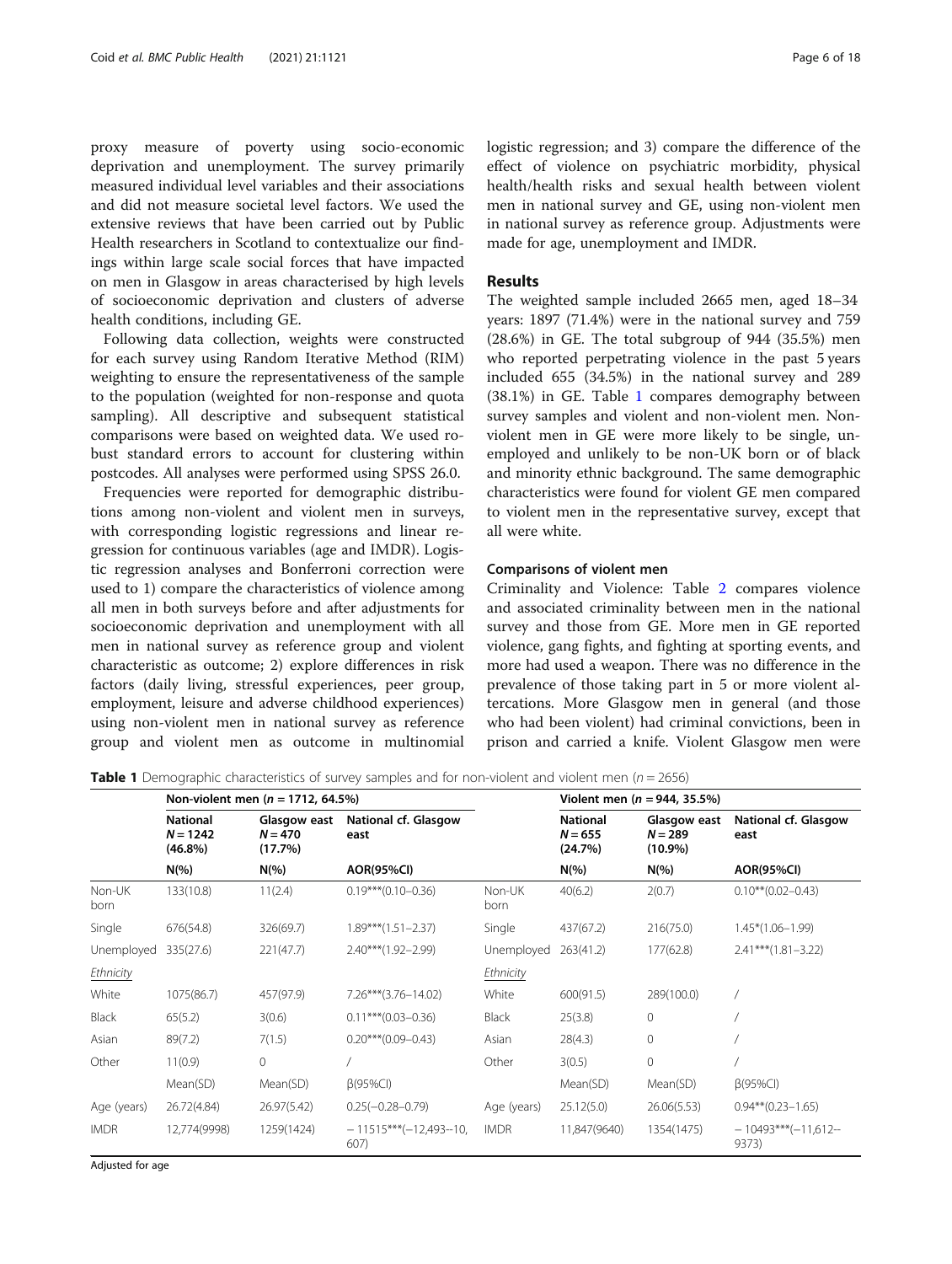| Page 7 of 1 |  |  |
|-------------|--|--|
|             |  |  |

<span id="page-6-0"></span>

| Table 2 Comparison of Characteristics of Violence in National and Glasgow East Surveys (n = 2656) |
|---------------------------------------------------------------------------------------------------|
|---------------------------------------------------------------------------------------------------|

|                                  |                       | All men $(n = 2656)$ |              |                  |           |                           |           |               |
|----------------------------------|-----------------------|----------------------|--------------|------------------|-----------|---------------------------|-----------|---------------|
|                                  | <b>National</b>       |                      | Glasgow east |                  |           | National cf. Glasgow east |           |               |
|                                  | $N = 1897$<br>(71.4%) |                      |              | $N = 759(28.6%)$ | Model 1   |                           | Model 2   |               |
|                                  | N                     | %                    | ${\sf N}$    | %                | OR        | 95%Cl                     | OR        | 95%CI         |
| Characteristic of violence       |                       |                      |              |                  |           |                           |           |               |
| Violence (past 5 years)          | 655                   | 34.5                 | 289          | 38.1             | $1.20*$   | $1.00 - 1.43$             | 0.98      | $0.80 - 1.21$ |
| Gang fight                       | 56                    | 2.9                  | 67           | 8.8              | $3.32***$ | 2.29-4.79                 | $2.52***$ | 1.58-4.03     |
| Violence sports events           | 113                   | 6.0                  | 72           | 9.5              | $1.70***$ | $1.24 - 2.32$             | 1.37      | $0.94 - 2.00$ |
| 5 or more fights                 | 93                    | 5.0                  | 50           | 6.8              | 1.40      | $0.98 - 2.01$             | 1.03      | $0.67 - 1.57$ |
| Used a weapon (ever)             | 141                   | 7.6                  | 120          | 15.9             | $2.30***$ | $1.77 - 2.98$             | $1.54*$   | $1.11 - 2.13$ |
| Associated criminality/violence  |                       |                      |              |                  |           |                           |           |               |
| Previous Violence conviction     | 140                   | 7.3                  | 108          | 14.1             | $2.08***$ | $1.59 - 2.71$             | 1.28      | $0.92 - 1.78$ |
| Previous drugs                   | 79                    | 4.2                  | 80           | 10.5             | $2.66***$ | $1.93 - 3.68$             | 1.42      | $0.94 - 2.13$ |
| Previous theft/burglary          | 85                    | 4.5                  | 66           | 8.7              | $1.97***$ | $1.41 - 2.75$             | 1.15      | $0.76 - 1.76$ |
| Carrying knife                   | 106                   | 5.5                  | 84           | 11.0             | $2.14***$ | $1.59 - 2.90$             | 1.33      | $0.91 - 1.92$ |
| Gang member                      | 20                    | 1.1                  | 12           | 1.6              | 1.49      | $0.72 - 3.08$             | 1.28      | $0.53 - 3.13$ |
| Ever in prison                   | 68                    | 3.6                  | 88           | 11.6             | $3.37***$ | $2.43 - 4.70$             | $1.89***$ | $1.23 - 2.90$ |
| <b>Attitude towards Violence</b> |                       |                      |              |                  |           |                           |           |               |
| Fear violent victimization       | 279                   | 15.5                 | 174          | 24.2             | $1.77***$ | $1.43 - 2.20$             | $1.69***$ | $1.30 - 2.19$ |
| Easily lose temper               | 208                   | 11.6                 | 127          | 18.4             | $1.73***$ | $1.36 - 2.20$             | 1.30      | $0.97 - 1.74$ |
| Violence due to disrespect       | 345                   | 20.6                 | 213          | 34.1             | $2.03***$ | $1.66 - 2.50$             | $1.75***$ | $1.36 - 2.24$ |
| Regretted violence               | 286                   | 15.8                 | 187          | 25.7             | $1.84***$ | $1.50 - 2.27$             | $1.44**$  | $1.11 - 1.86$ |
| Excitement violence              | 118                   | 6.4                  | 68           | 9.2              | $1.51***$ | $1.11 - 2.07$             | 1.13      | $0.78 - 1.65$ |
| Deliberate fights                | 77                    | 4.1                  | 51           | 6.8              | $1.74***$ | $1.21 - 2.51$             | 1.34      | $0.86 - 2.08$ |
| Instrumental violence            | 141                   | 7.6                  | 120          | 15.9             | $2.30***$ | $1.77 - 2.98$             | $1.54***$ | $1.11 - 2.13$ |
| <b>Victim of Violence</b>        |                       |                      |              |                  |           |                           |           |               |
| Intimate partner                 | 156                   | 8.4                  | 73           | 9.7              | 1.13      | $0.85 - 1.52$             | 0.76      | $0.54 - 1.07$ |
| Family member                    | 71                    | 3.8                  | 52           | 6.9              | $1.90***$ | $1.31 - 2.74$             | 1.39      | $0.88 - 2.20$ |
| Friends                          | 154                   | 8.1                  | 108          | 14.2             | $1.92***$ | $1.47 - 2.49$             | $1.64***$ | $1.18 - 2.28$ |
| Known person                     | 199                   | 10.5                 | 130          | 17.1             | $1.79***$ | $1.41 - 2.28$             | $1.56***$ | $1.16 - 2.09$ |
| Stranger                         | 349                   | 18.5                 | 120          | 15.8             | 0.84      | $0.67 - 1.06$             | 0.78      | $0.60 - 1.02$ |
| Police                           | 53                    | 2.8                  | 21           | 2.8              | 1.01      | $0.60 - 1.68$             | 0.65      | $0.36 - 1.19$ |
| Location                         |                       |                      |              |                  |           |                           |           |               |
| Home                             | 78                    | 4.1                  | 60           | 7.9              | $1.99***$ | $1.40 - 2.81$             | 1.25      | $0.81 - 1.91$ |
| Others' home                     | 78                    | 4.1                  | 107          | 14.1             | $3.91***$ | $2.88 - 5.31$             | $2.32***$ | 1.59-3.40     |
| Street/Outside                   | 377                   | 19.9                 | 155          | 20.4             | 1.04      | $0.85 - 1.29$             | 0.94      | $0.73 - 1.20$ |
| Bar/pub                          | 281                   | 14.9                 | 117          | 15.4             | 1.05      | $0.83 - 1.33$             | 1.06      | $0.80 - 1.41$ |
| Others                           | 31                    | 1.6                  | 11           | 1.4              | 0.77      | $0.49 - 1.20$             | 0.72      | $0.43 - 1.19$ |
| Outcome                          |                       |                      |              |                  |           |                           |           |               |
| Victim injury                    | 307                   | 16.2                 | 158          | 20.8             | $1.37**$  | $1.11 - 1.70$             | 1.08      | $0.84 - 1.40$ |
| Perpetrator injury               | 82                    | 4.3                  | 23           | 3.0              | 0.67      | $0.42 - 1.08$             | 0.59      | $0.34 - 1.02$ |
| Police called                    | 185                   | 9.8                  | 73           | 9.6              | 0.98      | $0.74 - 1.31$             | 0.73      | $0.52 - 1.02$ |

Model 1: Adjusted for age

Model 2: Adjusted for age, unemployment, IMDR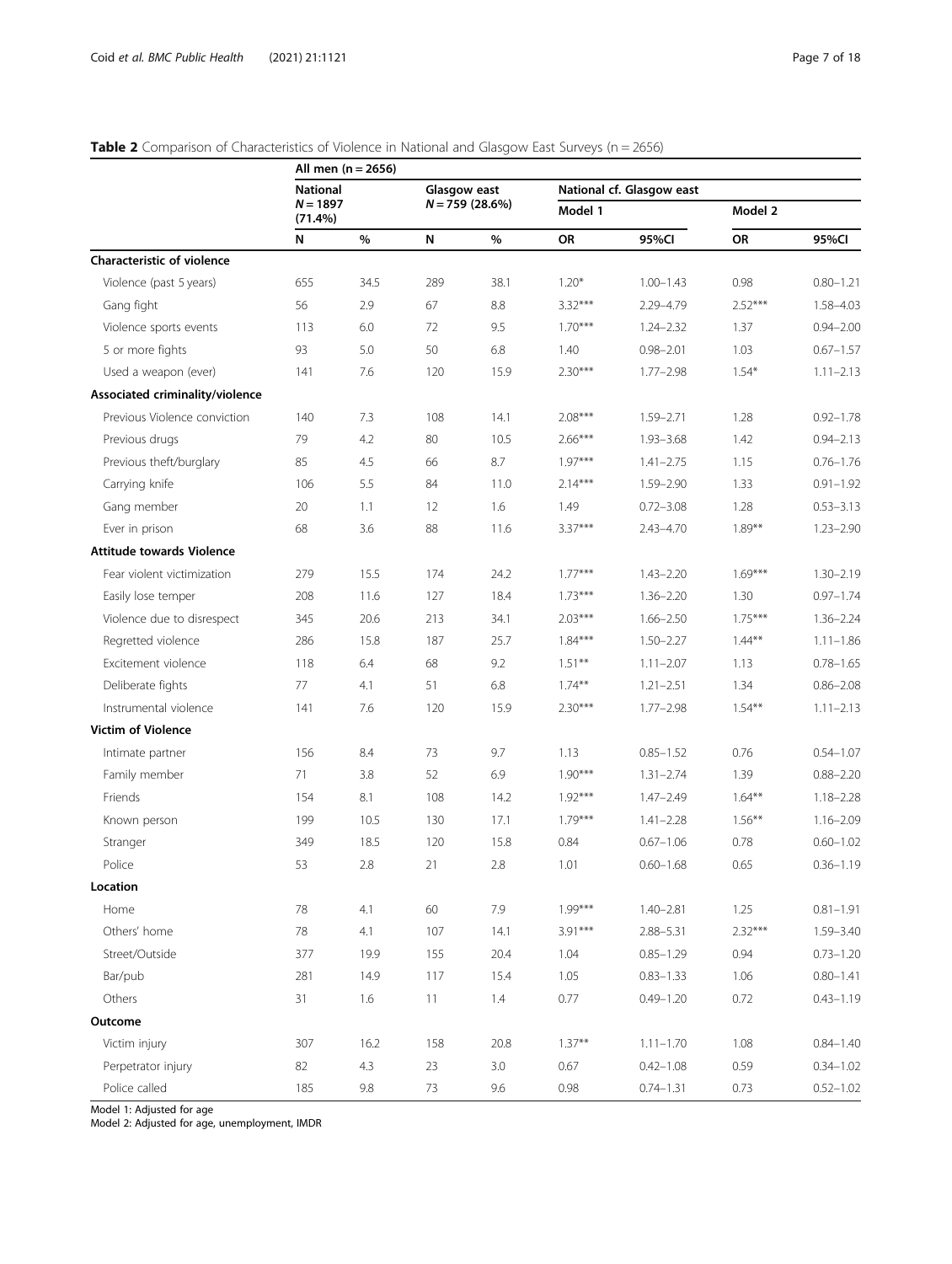more likely to report their victims were family members, friends, or other known persons than violent men in the national survey. They were less likely to assault strangers, more likely to perpetrate violence in their own home or in other's homes. There was no difference between GE and the rest of the sample in reporting violence in a bar/pub or outdoors. They were more likely to report victim injury, fear of violent victimisation, volatile temper, violence due to disrespect, regrets for violence, excitement from violence, seeking fights, and instrumental violence. After adjustment for unemployment and socioeconomic deprivation, violent men in GE and elsewhere were equally likely to report violence in the past 5 years, violence at sporting events, previous convictions for violence, drugs offences, theft/burglary, carrying a knife, violence towards family members, violence at home, victim injury, loss of temper, excitement from violence, and deliberately looking for fights.

#### Comparison of violent versus non-violent men

Adverse childhood experiences: Table 3 shows that nonviolent men in GE were more likely to have witnessed violence in the home during childhood but with no overall differences in experiences of childhood adversity. Violent men in both the national and GE surveys reported more of all individual experiences of childhood adversity except sexual abuse compared to non-violent men in the national survey. When comparing violent men, those in GE were more likely to report witnessing violence in the home and less likely to report no adverse childhood experiences. However, following adjustment for unemployment and IMDR rank these differences were no longer significant.

Adversity, Leisure and Education: Table [4](#page-8-0) shows that non-violent men in GE were unlikely to have a close relationship, lived alone, more likely to experience homelessness, separation, had friends who encouraged them in crime and to take drugs, had no educational qualifications and were not in education, employment or training (NEET) and their social lives involved sporting events such as football. Violent men in GE showed many similarities in daily living similar to non-violent men in the same location. Violent men in GE were more likely to live alone, while their counterparts in the national survey were more likely to have moved home. Leisure patterns also differed between sub-groups of violent men. Those

**Table 3** Comparisons of childhood adverse experiences in non-violent and violent men in surveys (n = 2656)

| Adverse                       | <b>Non-Violent men</b>                      |                                  |                              | <b>Violent men</b> |                              | Violent men        |                                   |                              |                            |  |
|-------------------------------|---------------------------------------------|----------------------------------|------------------------------|--------------------|------------------------------|--------------------|-----------------------------------|------------------------------|----------------------------|--|
| Childhood<br>experiences      | <b>National</b><br>$N = 1242$<br>$(46.8\%)$ | Glasgow east<br>$N = 470(17.7%)$ |                              | <b>National</b>    | $N = 655(69.4%)$             |                    | Glasgow east<br>$N = 289$ (30.6%) |                              | National cf. Glasgow East  |  |
|                               | $N(\% )$                                    | $N(\% )$                         | Model 1<br><b>AOR(95%CI)</b> | $N(\% )$           | Model 1<br><b>AOR(95%CI)</b> | $N(\% )$           | Model 1<br><b>AOR(95%CI)</b>      | Model 1<br><b>AOR(95%CI)</b> | Model 2<br>$AOR(95\%CI)^a$ |  |
| Bullying                      | 341(27.5)                                   | 116(24.7)                        | $0.86(0.68 -$<br>1.10)       | 249(38.0)          | $1.67***$ (1.37-<br>2.05)    | 98(33.9)           | $1.46*$ (1.04-<br>1.79)           | $0.86(0.68 -$<br>1.10)       | $0.86(0.61 - 1.21)$        |  |
| Witnessed<br>violence in home | 85(6.8)                                     | 51(10.9)                         | $1.63***$ (1.13-<br>2.35)    | 131(20.0)          | $3.64***$ (2.71-<br>4.89)    | 100(34.6)          | 7.43*** (5.34-<br>10.32)          | $1.62*$ (1.12-<br>2.34)      | $1.36(0.93 - 1.98)$        |  |
| Sexual abuse                  | 27(2.2)                                     | 6(1.3)                           | $0.55(0.22 -$<br>1.37)       | 21(3.2)            | $1.65(0.92 -$<br>2.95)       | 7(2.4)             | $1.10(0.47 -$<br>$2.60$ )         | $0.55(0.22 -$<br>1.36)       | $0.44(0.16 - 1.19)$        |  |
| Physical abuse                | 51(4.1)                                     | 16(3.4)                          | $0.82(0.46 -$<br>1.44)       | 71(10.8)           | $3.02***$ (2.07-<br>$4.40$ ) | 39(13.5)           | 3.71*** (2.39-<br>5.75)           | $0.82(0.46 -$<br>1.44)       | $0.84(0.51 - 1.38)$        |  |
| Neglect                       | 27(2.2)                                     | 13(2.8)                          | $1.22(0.62 -$<br>2.39)       | 49(7.5)            | $3.82***$ (2.36-<br>6.18     | 23(8.0)            | $3.91***$ (2.21-<br>6.93)         | $1.23(0.63 -$<br>2.41)       | $1.02(0.54 - 1.93)$        |  |
| Serious injury                | 17(1.4)                                     | 11(2.3)                          | $1.75(0.82 -$<br>3.73)       | 30(4.6)            | $3.68***$ (2.01-<br>6.74)    | 19(6.6)            | $5.24***$ (2.70-<br>10.17         | $1.74(0.82 -$<br>3.71)       | $1.42(0.67 - 2.99)$        |  |
| In care                       | 22(1.8)                                     | 11(2.4)                          | $1.31(0.62 -$<br>2.73)       | 49(7.7)            | $4.78***$ (2.85-<br>8.03)    | 26(9.2)            | $5.61***$ (3.12-<br>10.09         | $1.31(0.63 -$<br>2.75)       | $0.79(0.44 - 1.44)$        |  |
| No. of ACE                    |                                             |                                  |                              |                    |                              |                    |                                   |                              |                            |  |
| 0                             | 837(67.4)                                   | 302(64.3)                        | $0.87(0.70 -$<br>1.09)       | 311(47.5)          | $0.42***$ (0.35-<br>0.51)    | 112(38.8)          | $0.30***$ (0.23-<br>(0.39)        | $0.71*$ (0.54-<br>0.94)      | $0.83(0.59 - 1.16)$        |  |
| 4 or more                     | 29(2.3)                                     | 10(2.1)                          | $0.88(0.43 -$<br>1.83)       | 42(6.4)            | $3.23***$ (1.99-<br>5.26     | 28(9.7)            | $4.63***$ (2.70-<br>7.93          | $1.42(0.86 -$<br>2.36        | $1.09(0.59 - 2.01)$        |  |
|                               | Mean(SD)                                    | Mean(SD)                         | $P$ value                    | Mean(SD)           | P value                      | Mean(SD)           | P value                           | P value                      | P value                    |  |
| No of ACEs                    | 0.52(1.01)                                  | 0.55(0.96)                       | 0.811                        | 1.04(1.37)         | < 0.001                      | 1.26(1.47) < 0.001 |                                   | 0.066                        | 0.066                      |  |

ACE: adverse childhood experiences

Model 1 Adjusted for age

Model 2 Adjusted for age, unemployment and IMDR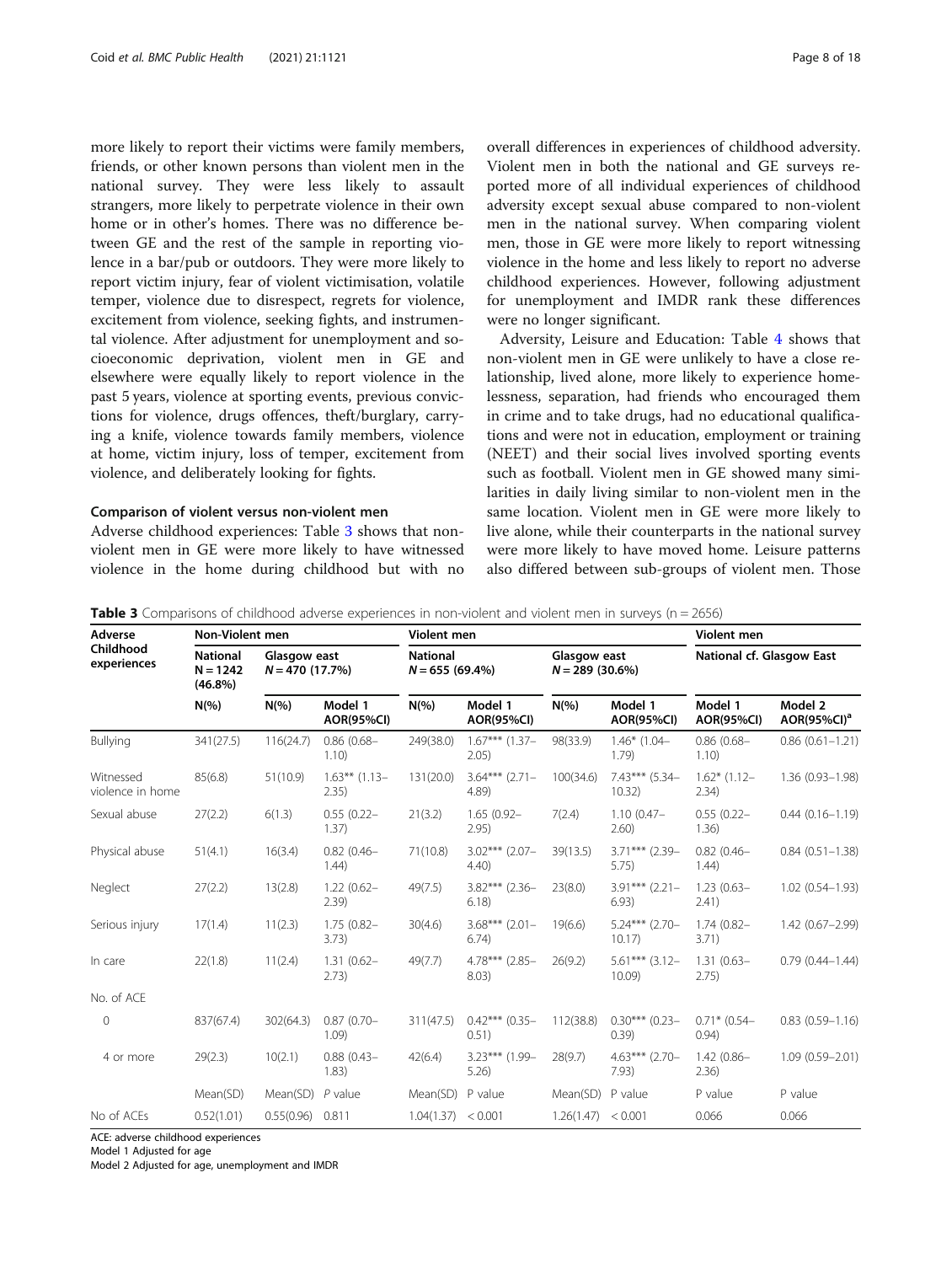|                                 | Non-Violent men                             |                                  |                              | <b>Violent men</b> |                                        | <b>Violent men</b> |                              |                                     |                                    |
|---------------------------------|---------------------------------------------|----------------------------------|------------------------------|--------------------|----------------------------------------|--------------------|------------------------------|-------------------------------------|------------------------------------|
|                                 | <b>National</b><br>$N = 1242$<br>$(46.8\%)$ | Glasgow east<br>$N = 470(17.7%)$ |                              | <b>National</b>    | Glasgow east<br>$N = 655(69.4%)$       |                    | $N = 289$ (30.6%)            | National cf.<br><b>Glasgow East</b> |                                    |
|                                 | $N(\%)$                                     | $N(\%)$                          | Model 1<br><b>AOR(95%CI)</b> | $N(\%)$            | Model 1<br><b>AOR(95%CI)</b>           | $N(\%)$            | Model 1<br><b>AOR(95%CI)</b> | Model 1<br><b>AOR(95%CI)</b>        | Model 2<br>AOR(95%CI) <sup>a</sup> |
| <b>Daily Living</b>             |                                             |                                  |                              |                    |                                        |                    |                              |                                     |                                    |
| Close relationship              | 763(65.1)                                   | 234(50.9)                        | $0.53***$<br>$(0.43 - 0.67)$ | 362(57.4)          | $0.81*$ (0.66-<br>(0.99)               | 131(45.8)          | $0.47***$ (0.36-<br>0.61)    | $0.59***$<br>$(0.44 - 0.79)$        | $0.54***$ (0.39-<br>0.77)          |
| Lives alone                     | 173(13.9)                                   | 129(27.4) 2.31***                | $(1.77 - 3.00)$              | 94(14.4)           | $1.21(0.92 -$<br>1,60)                 | 71(24.6)           | 2.14*** (1.56-<br>2.95)      | $1.74***$ $(1.21-$<br>2.48          | $1.17(0.75 -$<br>1.80)             |
| Moved home past<br>year         | 337(27.6)                                   | 67(14.6)                         | $0.45***$<br>$(0.33 - 0.60)$ | 222(34.2)          | $1.34***$ (1.09-<br>1.65)              | 68(23.7)           | $0.81(0.60 -$<br>1.09)       | $0.59***$<br>$(0.43 - 0.82)$        | $0.49***$ (0.34-<br>0.71)          |
| <b>Stressful Experiences</b>    |                                             |                                  |                              |                    |                                        |                    |                              |                                     |                                    |
| Homelessness                    | 45(3.6)                                     | 35(7.4)                          | $2.12***$<br>$(1.34 - 3.35)$ | 102(15.6)          | $5.43***$ (3.75-<br>7.86)              | 67(23.2)           | $8.42***$ (5.60-<br>12.66)   | $1.54*$ (1.09-<br>2.19              | 1.06 (0.69-<br>1.62)               |
| Separation                      | 75(6.0)                                     | 48(10.2)                         | $1.71***$ (1.17-<br>2.52)    | 64(9.8)            | $2.04***$ (1.43-<br>2.90)              | 42(14.5)           | $2.81***$ (1.86-<br>4.23)    | $1.40(0.91 -$<br>2.14)              | $1.08*$ (1.02-<br>3.02)            |
| Serious money<br>problems       | 137(11.0)                                   | 61(13.0)                         | $1.15(0.83 -$<br>1.60)       |                    | 191(29.2) 3.98*** (3.09-<br>5.12)      | 94(32.5)           | $4.27***$ (3.13-<br>5.82)    | $1.07(0.78 -$<br>1.45)              | $0.91(0.63 -$<br>1.32)             |
| Peer group                      |                                             |                                  |                              |                    |                                        |                    |                              |                                     |                                    |
| Friends encourage<br>crime      | 32(2.7)                                     | 32(7.1)                          | $2.77***$<br>$(1.67 - 4.58)$ | 130(21.5)          | $9.63***$ (6.43-<br>14.41)             | 70(25.8)           | 12.35*** (7.91-<br>19.28)    | $1.28(0.91 -$<br>1.79               | $1.09(0.73 -$<br>1.64)             |
| Friends encourage<br>drugs      | 160(12.9)                                   | 79(16.8)                         | $1.37*$ (1.02-<br>1.84)      | 250(38.2)          | $4.03***$ (3.20-<br>5.08               | 149(51.6)          | $7.17***$ (5.39-<br>9.54)    | $1.78***$<br>$(1.34 - 2.35)$        | $1.67***$ (1.19-<br>2.34)          |
| Employment                      |                                             |                                  |                              |                    |                                        |                    |                              |                                     |                                    |
| No educational<br>qualification | 101(8.1)                                    | 90(19.1)                         | $2.63***$<br>$(1.93 - 3.58)$ |                    | $100(15.3)$ 2.19*** $(1.63-$<br>2.95)  | 81(28.0)           | 4.58*** (3.29-<br>6.36)      | $2.09***$<br>$(1.50 - 2.93)$        | $1.25(0.82 -$<br>1.89)             |
| <b>NEET</b>                     | 149(12.4)                                   | 148(32.8)                        | $3.45***$<br>$(2.66 - 4.48)$ |                    | $128(20.5)$ $1.83***$ $(1.41-$<br>2.38 | 148(52.3)          | $7.78***$ (5.82-<br>10.40    | $4.21***$<br>$(3.10 - 5.70)$        | $4.21***$ (2.44-<br>7.25)          |
| Leisure                         |                                             |                                  |                              |                    |                                        |                    |                              |                                     |                                    |
| Partying                        | 137(11.4)                                   | 29(6.3)                          | $0.51***$ (0.34-<br>0.78)    |                    | $118(18.5)$ $1.50**$ (1.14-<br>1.98)   | 44(15.5)           | $1.32(0.91 -$<br>1.92)       | $0.89(0.60 -$<br>1.31)              | $0.87(0.55 -$<br>1.37)             |
| Sports events                   | 552(45.5)                                   | 262(56.6)                        | $1.59***$<br>$(1.28 - 1.97)$ |                    | 323(51.5) 1.20 (0.98-<br>1.45)         | 176(61.8)          | $1.89***$ (1.45-<br>2.47)    | $1.58**$ (1.18-<br>2.11)            | $1.66***$ (1.18-<br>2.35)          |
| Club/discos                     | 144(11.6)                                   | 45(9.6)                          | $0.79$ $(0.55 -$<br>1.14)    |                    | 137(20.9) 1.73*** (1.33-<br>2.24)      | 42(14.5)           | $1.17(0.80 -$<br>1.71)       | $0.68*$ (0.46-<br>$1.00$ )          | $0.66$ $(0.42 -$<br>1.03)          |
| Visit snooker/pool<br>halls     | 69(5.7)                                     | 31(6.7)                          | $1.17(0.75 -$<br>1.81)       | 54(8.7)            | $1.40(0.96 -$<br>2.03)                 | 44(15.5)           | 2.88*** (1.92-<br>4.32)      | $2.07***$<br>$(1.35 - 3.18)$        | 2.40** (1.39-<br>4.16)             |

#### <span id="page-8-0"></span>Table 4 Comparisons of Daily Living and Stressful Experiences among Non-Violent and Violent men (n = 2656)

Model 1 Adjusted for age; Model 2 adjusted for age, unemployment, IMDR

in the national survey were more likely to spend two or more nights a week partying and attending clubs/discos; those in GE more likely to attend sporting events and spend time in snooker/pool halls. Following adjustment for unemployment and socioeconomic deprivation, violent men in Glasgow were still less likely to have a close relationship, less likely to have moved home, more likely to be separated, have friends who encouraged drug misuse, NEET, and spend their leisure time attending sports events and snooker/pool halls.

Psychiatric Morbidity, Physical and Sexual Health: Table [5](#page-9-0). Shows that non-violent men in GE were more likely to drink hazardously, abuse drugs and were drug-

dependent, had poor physical health, long-standing physical conditions, smoked heavily, and although sex usually took place when intoxicated they were less likely to report anal sex, rare use of contraceptives, sex with more than one person, and sex with men. Compared to non-violent men in the national survey, violent men in the national survey and in GE were similar in GE, were being more likely to show all categories of psychopathology except depression, most categories of physical health/risks, and poor sexual health. Violent men in the national survey were less likely to report lack of exercise. Violent men in GE were less likely to report sex with men.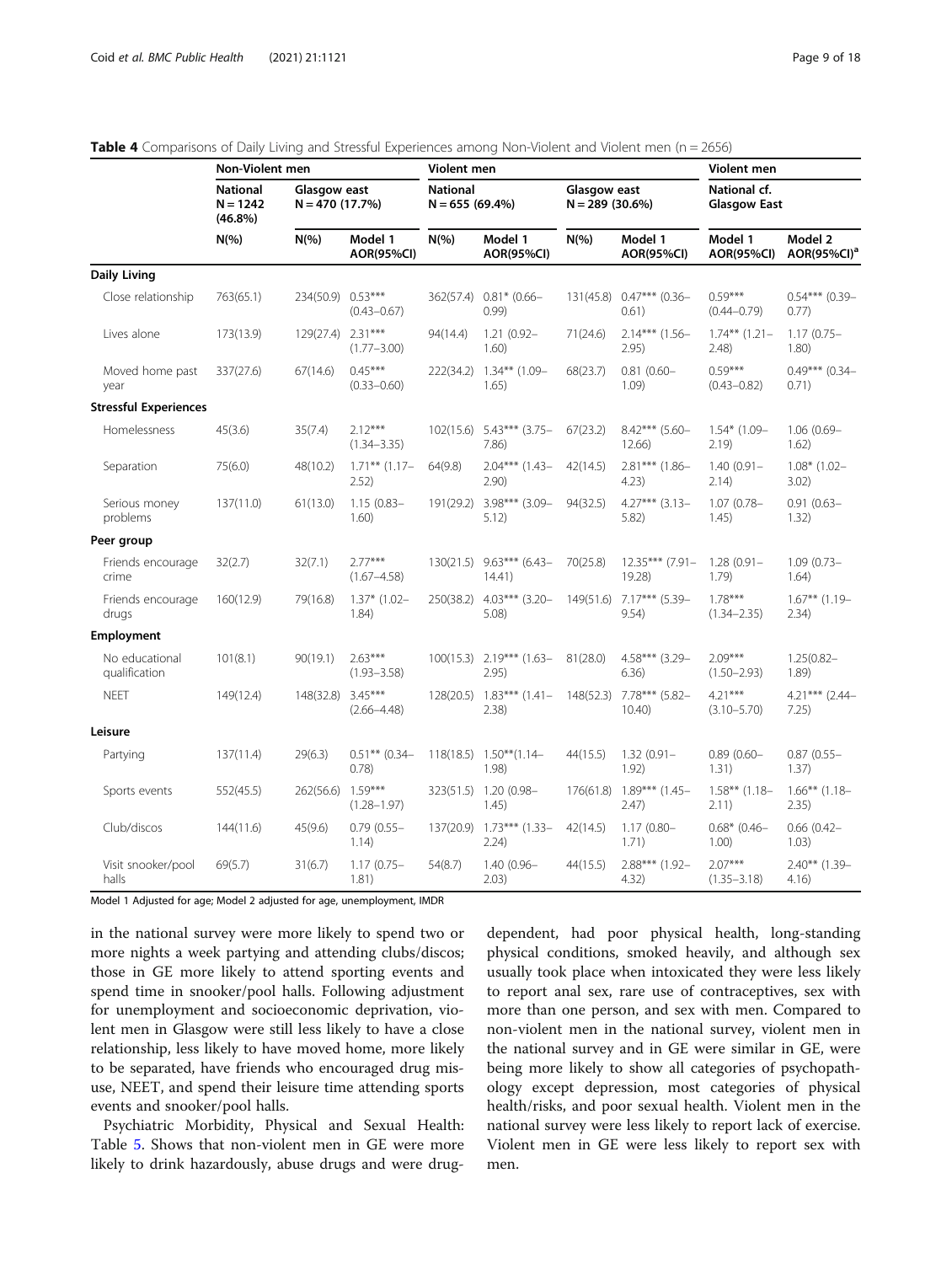|                                       | Non-Violent men                             |            |                                  | Violent men |                                     |                                   |                                 | Violent men                     |                                    |  |
|---------------------------------------|---------------------------------------------|------------|----------------------------------|-------------|-------------------------------------|-----------------------------------|---------------------------------|---------------------------------|------------------------------------|--|
|                                       | <b>National</b><br>$N = 1242$<br>$(46.8\%)$ |            | Glasgow east<br>$N = 470(17.7%)$ |             | $N = 655(69.4%)$                    | Glasgow east<br>$N = 289$ (30.6%) |                                 | National cf. Glasgow East       |                                    |  |
| Psychiatric<br><b>Morbidity</b>       | $N(\%)$                                     | $N(\% )$   | Model 1<br>AOR(95%CI)            | $N(\%)$     | Model 1<br>AOR(95%CI)               | $N(\% )$                          | Model 1<br>AOR(95%CI)           | Model 1<br>AOR(95%CI)           | Model 2<br>AOR(95%CI) <sup>a</sup> |  |
| Psychosis (PSQ ≥ 3)                   | 9(0.7)                                      | 6(1.3)     | $1.97(0.70 -$<br>5.53)           | 28(4.4)     | $6.90***$ (3.18- 20(7.0)<br>14.97)  |                                   | $10.90***$<br>$(4.83 - 24.58)$  | $1.58(0.87 -$<br>2.87)          | $0.92(0.46 -$<br>1.85)             |  |
| Anxiety <sup>#</sup>                  | 85(6.9)                                     | 42(9.1)    | $1.26(0.84 -$<br>1.89            | 115(17.8)   | $3.29***$ (2.40- 64(22.2)<br>4.52)  |                                   | $3.96***$ (2.71-<br>5.79)       | $1.20(0.83 -$<br>1.73)          | $1.08(0.68 -$<br>1.70)             |  |
| Depression <sup>#</sup>               | 82(6.7)                                     | 35(7.6)    | $1.05(0.68 -$<br>1.63)           | 51(7.9)     | $0.78(0.52 -$<br>1.16)              | 29(10.1)                          | $0.94(0.58 -$<br>1.52)          | $1.19(0.71 -$<br>2.00)          | $0.95(0.50 -$<br>1.79)             |  |
| Hazardous drinking                    | 328(27.4)                                   | 173(39.1)  | $1.71***$ (1.36-<br>2.15)        | 249(41.1)   | $1.78***$ (1.45- 106(39.8)<br>2.19) |                                   | $1.72***$ (1.30-<br>2.26)       | $0.96(0.72 -$<br>1.29)          | $0.96$ $(0.67 -$<br>1.36)          |  |
| Alcohol abuse                         | 63(5.3)                                     | 18(4.1)    | $0.78$ (0.46-<br>1.33)           | 64(10.6)    | $2.09***$ (1.45-<br>3.01)           | 24(9.0)                           | $1.73*$ (1.05-<br>2.83)         | $0.84(0.51 -$<br>1.38)          | $0.86$ (0.48-<br>1.55)             |  |
| Alcohol dependence 54(4.4)            |                                             | 25(5.4)    | $1.22(0.75 -$<br>1.98)           | 77(12.1)    | $3.02***$ (2.10- 59(21.4)<br>4.35)  |                                   | 5.92*** (3.98-<br>8.80)         | $1.98***$ (1.36-<br>2.87)       | $1.70*$ (1.06-<br>2.71)            |  |
| Drug abuse                            | 84(7.0)                                     | 48(10.9)   | $1.64*$ (1.13-<br>2.37)          | 130(21.3)   | 3.52*** (2.62- 72(28.6)<br>4.73)    |                                   | $5.27***$ (3.71-<br>7.50)       | $1.48*$ (1.06-<br>2.07)         | $1.37(0.91 -$<br>2.06)             |  |
| Drug dependence                       | 7(0.6)                                      | 9(1.9)     | $3.51*$ (1.28-<br>9.58)          | 34(5.3)     | $11.70***$<br>$(5.07 - 26.99)$      | 38(13.5)                          | $30.28***$<br>$(13.16 - 69.71)$ | $2.62***$ (1.61-<br>4.27)       | $1.94*$ (1.04-<br>3.61)            |  |
| Antisocial<br>personality disorder    | 66(5.4)                                     | 16(3.4)    | $0.61(0.35 -$<br>1.07)           | 192(30.8)   | 8.41*** (6.20- 119(42.2)<br>11.40)  |                                   | $13.32***$<br>$(9.43 - 18.82)$  | $1.60***$ (1.19-<br>2.14)       | $1.20(0.85 -$<br>1.71)             |  |
| Suicide attempt                       | 43(3.5)                                     | 13(2.8)    | $0.77(0.41 -$<br>1.45)           | 70(11.0)    | $3.59***$ (2.41- 34(12.0)<br>5.35)  |                                   | $3.88***$ (2.42-<br>6.21)       | $1.09(0.70 -$<br>1.68)          | $0.78$ (0.46-<br>1.32)             |  |
| Physical health                       |                                             |            |                                  |             |                                     |                                   |                                 |                                 |                                    |  |
| Poor/fair                             | 119(9.7)                                    | 83(17.8)   | $1.98***$ (1.46-<br>2.69         | 90(14.0)    | $1.76***$ (1.27-<br>2.29            | 80(27.8)                          | $3.83***$ (2.77-<br>5.30)       | 2.24*** (1.58-<br>3.16)         | $1.87**$ (1.21-<br>2.88            |  |
| Longstanding<br>condition             | 61(4.9)                                     | 41(8.8)    | $1.77***$ $(1.17-$<br>2.69)      | 52(8.0)     | $2.02***$ (1.36- 53(18.6)<br>2.98)  |                                   | $4.81***$ (3.21-<br>7.19)       | $2.38***$ (1.56-<br>3.64)       | $1.09(0.67 -$<br>1.78)             |  |
| Serious/life<br>threatening injury    | 21(1.7)                                     | 7(1.5)     | $0.82(0.34 -$<br>1.97)           | 31(4.7)     | $3.30***$ (1.87-<br>5.83)           | 28(9.7)                           | $6.62***$ (3.68-<br>11.89)      | $2.00*$ (1.17-<br>3.42)         | $2.10*$ (1.03-<br>4.27)            |  |
| High fat/low fibre<br>diet            | 70(5.6)                                     | 31(6.6)    | 1.22 (0.79-<br>1.87)             | 51(7.8)     | $1.32(0.93 -$<br>1.88)              | 43(14.9)                          | $2.81***$ (1.88-<br>4.20)       | $2.18***$ (1.41-<br>3.37)       | $2.10***$ (1.21-<br>3.64)          |  |
| Lack of exercise                      | 136(11.0)                                   | 54(11.5)   | $1.04(0.75 -$<br>1.46)           | 47(7.2)     | $0.66*$ (0.46-<br>0.93)             | 39(13.5)                          | 1.30 (0.89-<br>1.90)            | $2.00***$ (1.27-<br>3.13)       | $1.41(0.80 -$<br>2.51)             |  |
| Smoking ≥15/day                       | 136(11.0)                                   | 87(18.5)   | $2.13***$ (1.58-<br>2.86)        | 77(12.0)    | $2.89***$ (2.31- 62(21.5)<br>3.63)  |                                   | 3.95*** (2.89-<br>5.41)         | $2.02***$ (1.40-<br>2.92)       | $2.35***$ (1.47-<br>3.74)          |  |
| Obesity                               | 146(13.6)                                   | 53(12.3)   | $0.87(0.62 -$<br>1.22)           | 61(11.0)    | $0.90(0.65 -$<br>1.24)              | 32(12.4)                          | $0.93(0.61 -$<br>1.40)          | $1.08(0.68 -$<br>1.72)          | $0.92(0.54 -$<br>1.58)             |  |
|                                       | Mean(SD)                                    | Mean(SD)   | $\beta$ (95%CI)                  | Mean(SD)    | $\beta$ (95%CI)                     | Mean(SD)                          | $\beta$ (95%CI)                 | Model 1 $\beta$<br>$(95\%CI)$   | Model $2 \beta$<br>(95%CI)         |  |
| Height (cm)                           | 175.9(7.4)                                  | 174.6(7.3) | $-1.29**$<br>$(-2.12 - -0.45)$   | 177.0(7.7)  | $1.13***$ (0.36-<br>1.90)           | 173.8(8.1)                        | $-2.06***$<br>$(-3.07 - 1.04)$  | $-3.25***$<br>$(-4.40 - -2.11)$ | $-2.74***$<br>$(-4.11 - -1.37)$    |  |
| Sexual health                         |                                             | $N(\%)$    | AOR(95%CI)                       | $N(\%)$     | AOR(95%CI)                          | $N(\% )$                          | AOR(95%CI)                      | Model 1<br>AOR(95%CI)           | Model 2<br>AOR(95%CI)              |  |
| STI                                   | 75(6.4)                                     | 38(8.4)    | $1.34(0.89 -$<br>2.01)           | 108(17.4)   | $3.17***$ (2.31- 56(19.8)<br>4.35)  |                                   | $3.68***$ (2.53-<br>5.35)       | $1.17(0.82 -$<br>1.67)          | $1.06(0.69 -$<br>1.62)             |  |
| Anal sex                              | 235(20.1)                                   | 37(8.0)    | $0.34***$ (0.24-<br>(0.49)       | 184(30.2)   | $1.82***$ (1.45- 65(23.0)<br>2.28   |                                   | $1.22(0.89 -$<br>1.66)          | $0.68*$ (0.49-<br>0.94)         | $0.73$ $(0.49 -$<br>1.07)          |  |
| $\geq$ 10 sex partners<br>(past year) | 27(2.4)                                     | 16(3.6)    | $1.49(0.80 -$<br>2.80)           | 48(7.8)     | $3.11***$ (1.92- 19(6.9)<br>5.05)   |                                   | $2.86***$ (1.56-<br>5.22)       | $0.94(0.54 -$<br>1.63)          | $0.87$ (0.45-<br>1.66)             |  |
| Coercive sex                          | 27(2.4)                                     | 5(1.2)     | $0.51(0.20 -$                    | 46(7.8)     | $3.25***$ (1.99- 6(2.5)             |                                   | $0.94(0.38 -$                   | $0.30**$ (0.12-                 | $0.25**$ (0.10-                    |  |

<span id="page-9-0"></span>Table 5 Comparison of psychiatric morbidity, physical health, and sexual health of Non-Violent and Violent Men in surveys (n = 2656)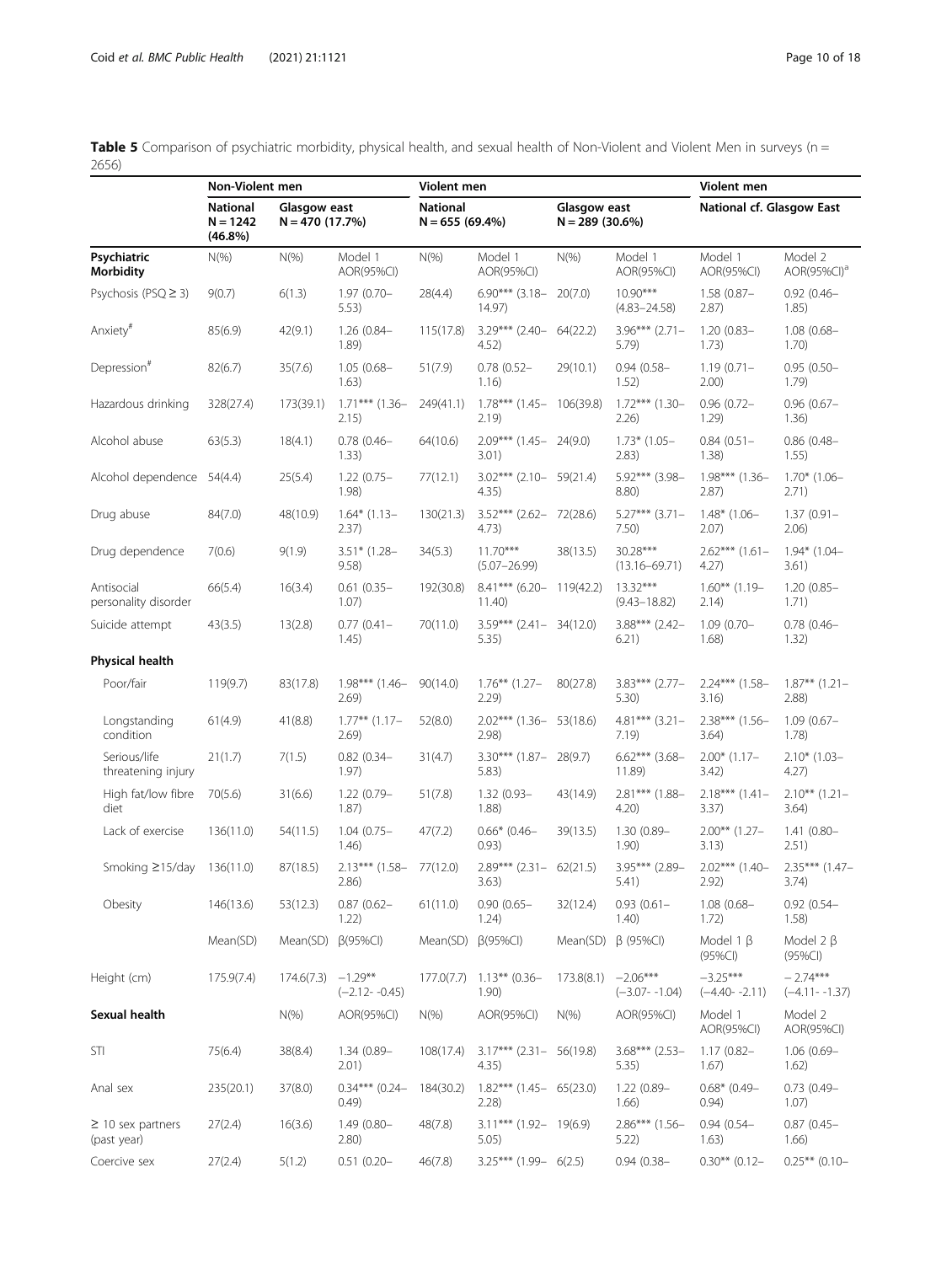| Table 5 Comparison of psychiatric morbidity, physical health, and sexual health of Non-Violent and Violent Men in surveys (n = |  |  |  |
|--------------------------------------------------------------------------------------------------------------------------------|--|--|--|
| 2656) (Continued)                                                                                                              |  |  |  |

|                                 | Non-Violent men                             |                                  |                           | Violent men                         |                           | Violent men                      |                           |                            |                           |
|---------------------------------|---------------------------------------------|----------------------------------|---------------------------|-------------------------------------|---------------------------|----------------------------------|---------------------------|----------------------------|---------------------------|
|                                 | <b>National</b><br>$N = 1242$<br>$(46.8\%)$ | Glasgow east<br>$N = 470(17.7%)$ |                           | <b>National</b><br>$N = 655(69.4%)$ |                           | Glasgow east<br>$N = 289(30.6%)$ |                           | National cf. Glasgow East  |                           |
|                                 |                                             |                                  | 1.28)                     |                                     | 5.30)                     |                                  | 2.35)                     | 0.71)                      | 0.64)                     |
| Contraceptive sex<br>rare/never | 282(25.5)                                   | 77(17.4)                         | $0.62**$ (0.47-<br>0.82)  | 178(29.1)                           | 1.24 (0.99-<br>1.55)      | 59(20.9)                         | $0.79(0.57 -$<br>1.08)    | $0.64***$ (0.46-<br>(0.89) | $0.51***$ (0.35-<br>0.76) |
| $\geq$ 10 prostitutes<br>(ever) | 67(5.4)                                     | 24(5.1)                          | $0.94(0.58 -$<br>1.52)    | 58(8.9)                             | $1.83***$ (1.27-<br>2.65) | 28(9.7)                          | $1.91***$ (1.20-<br>3.04) | $1.04(0.64 -$<br>1.68)     | $1.18(0.65 -$<br>2.14)    |
| Sex usually<br>intoxicated      | 145(13.1)                                   | 76(20.1)                         | $1.69***$ (1.24-<br>2.29  | 173(29.0)                           | $2.61***$ (2.03-<br>3.35) | 131(53.5)                        | $7.42***$ (5.46-<br>10.08 | $2.84***$ (2.09-<br>3.87)  | $2.84***$ (1.95-<br>4.15) |
| Sex > 1 person                  | 185(15.8)                                   | 43(9.3)                          | $0.54**$ (0.38-<br>0.76   | 231(37.1)                           | $3.31***$ (2.63-<br>4.17  | 87(30.5)                         | $2.41***$ (1.79-<br>3.25  | $0.73*$ (0.54-<br>0.98)    | $0.71(0.50 -$<br>1.02)    |
| Sex with men                    | 67(5.6)                                     | 8(1.7)                           | $0.31***$ (0.15-<br>0.64) | 30(4.7)                             | $0.84(0.54 -$<br>1.31)    | 2(0.7)                           | $0.11***$ (0.02-<br>0.47  | $0.13***$ (0.03-<br>0.60)  | $0.14*$ (0.03-<br>0.65)   |

Model 1 Adjusted for age

Model 2 Adjusted for age, unemployment, IMDR

# Adjusted for anxiety or depression

We next compared violent men in the national survey and GE. Alcohol, drug abuse, drug dependence and ASPD, poor/fair physical health, longstanding health conditions, serious life-threatening injuries, high-fat/low fibre diet, lack of exercise, short stature, and sex usually when intoxicated were all more prevalent among violent men in GE than violent men in the national survey. But anal sex, coercive sex, rare contraceptive use, sex with more than one person in same encounter, and sex with men were less prevalent. When we adjusted these differences among violent men for socioeconomic deprivation and unemployment, alcohol and drug dependence, poor/ fair health, serious life-threatening injury, high fat/low fibre diet, heavy smoking, short stature and sex usually when intoxicated remained significantly more prevalent. Reported sexual health-related behaviours of coercive sex, rare contraceptive use, and sex with men were significantly less prevalent in violent GE men.

#### **Discussion**

Our study confirmed that violent men in Britain, and GE in particular, experience multiple adverse exposures over the life-course. In adulthood, markers of inequality among violent men included an aggregation of interrelated physical and sexual health conditions, together with psychiatric morbidity, where the odds of association were greater for many of these factors among violent Glaswegian men than violent men in the general population. The excess of violence and multiple associated health conditions was partly explained by higher levels of unemployment and socioeconomic deprivation in GE. However, several key features could not be explained by these factors and were influenced by other effects specific to GE. Drug and alcohol dependence were among

the most characteristic features of Glasgow men – whether violent or not – and appeared to be strongly influenced by factors within the interpersonal level of the ecological model that were more prevalent in GE. It is possible that substance misuse had resulted in few close relationships or friendships in these men's lives except other drug and alcohol misusers, those who encouraged them in criminality, and with social isolation a consequence for many due to inability to form stable relationships. At the community level (and because GE is a relatively small and relatively isolated area of Glasgow in terms of public transport and access to facilities), our findings indicate a social environment with a high proportion of drug and alcohol-abusing men with no occupation, unlikely to move away to seek employment elsewhere, who are physically unhealthy, involved in criminality, and where violence is used to facilitate their criminality but also to command respect. The highly stressful nature of this lifestyle in GE was indicated by a quarter of violent men themselves in fear of becoming victims of violence.

#### Violence in Glasgow east

Although GE showed a small overall excess of men reporting violence, their violence showed specific, qualitative differences, including instrumental violence within a criminal lifestyle where crime was viewed not as an isolated incident but a lifelong commitment [\[31](#page-16-0)], with weapon use and group violence. Two in every five young adult men in GE screened positive for ASPD, indicating a diagnosis of conduct disorder before age 15 years and an antisocial lifestyle in adulthood. Glasgow men also differed in their attitudes towards violence embedded within a specific subculture partly shared by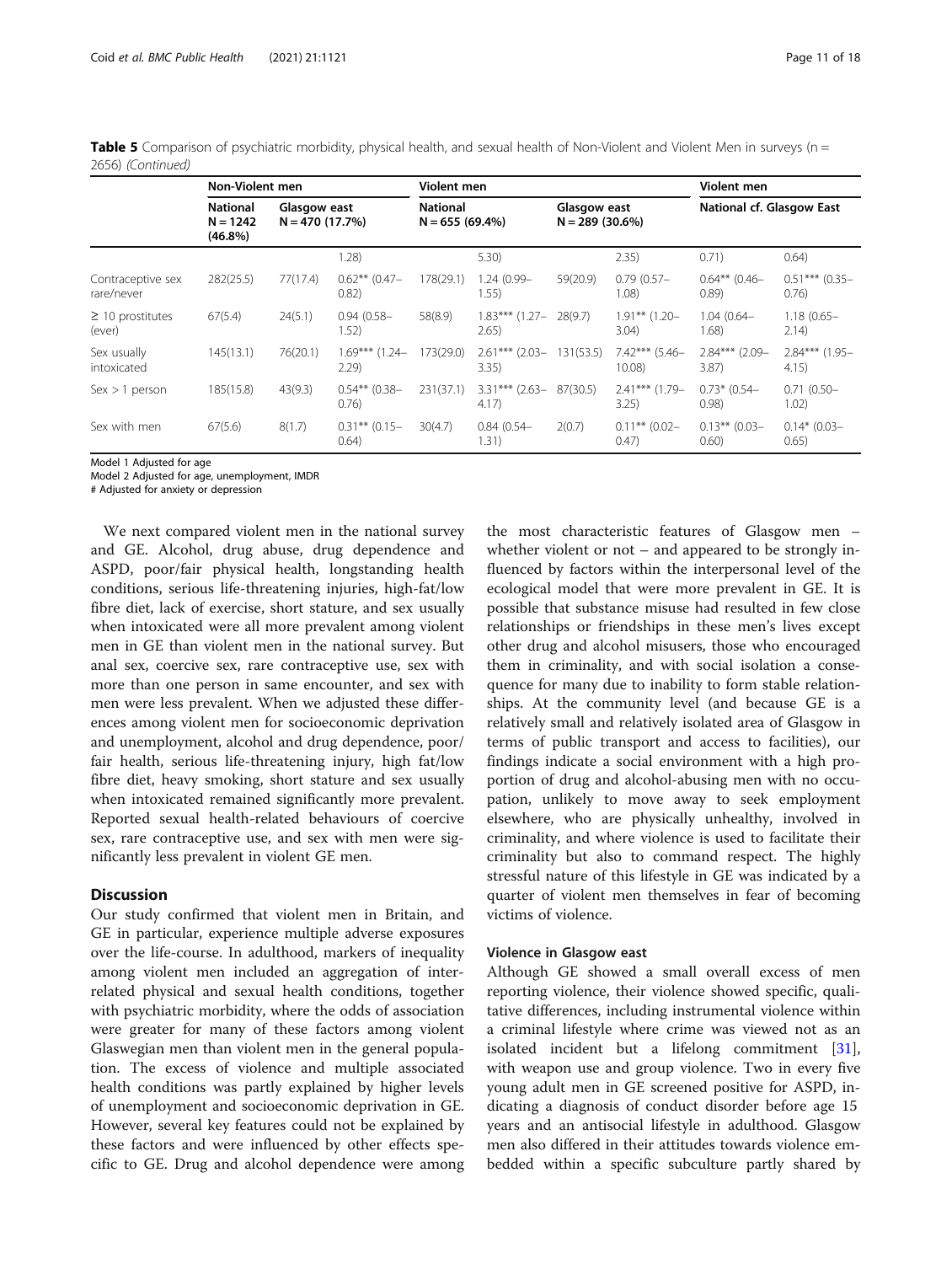non-violent men living in the same area. Violence at sporting events partly reflected traditional support for rival football teams in Glasgow, divided according to religious affiliation and sectarianism, but also where amateur games between rival groups resulted in outbreaks of group violence [\[32\]](#page-16-0).

Although relatively few reported gang membership, more had been involved in gang fights. At the time of the survey, men in Glasgow were increasingly under police pressure from a violence reduction strategy targeting violence and gangs [[33](#page-16-0)]. Our findings may reflect successful police intervention and the recent decline in violence in Scotland has been attributed to this programme. Alternatively, violence and the structure of gangs may have already changed by the time of the survey for other reasons, with loosely structured groups of young men still fighting together, but no longer adhering to the selfidentified street gangs observed a decade earlier [\[3](#page-15-0)]. Fraser [\[32\]](#page-16-0) suggested that a process of evolution of street gangs from previous claiming and defending neighbourhood territory and fighting with other rival gangs into more organized crime has not taken place in Glasgow, contrasting with evolutionary change in patterns of gang activity observed in London [[34](#page-16-0)]. Possible explanations for decline of gang identity also included less attention from the media as a source of pride for young men in areas of the city such as GE, changes in use of leisure time with less time spent on the street, changes to work and a working class identity (previously associated with a macho, violent self-presentation) having become irrelevant in the context of no opportunities for work in heavy industry, and changes in policing. However, since our survey, gangs in Glasgow have shown increasing similarities to recent patterns observed in England, becoming criminal groups involved in drug distribution and supply as entry into the global drugs market becomes more readily accessible [[3\]](#page-15-0). Within this changing context, the function of violence also changes because the primary focus is supporting a business model where violence is minimized because it draws unwanted attention from the police, who may disrupt business, but where it may become necessary to protect supplies and profits, together with intimidation or removal of rivals who are in market competition [[35\]](#page-16-0).

Victims of violent men in GE were more commonly their family members (likely to increase their social isolation), friends or acquaintances, whereas in the national survey victims were usually strangers (although there was no significant difference in prevalence of stranger victims in both surveys). Because GE is a small, socially isolated, urban area, inhabitants are unlikely to move and more likely to know each other. In both violent samples, violence occurred in the street and in bars/ pubs, However, in GE it also occurred in their own or another's home and witnessing violence in the home during childhood characterised the early lives of both violent and non-violent men in GE. In adulthood, this might have reflected altercations over drugs or groups of young men meeting to drink heavily together. Injuries to victims reflected their greater prevalence of weapon carrying and group violence.

#### Ecological model

Our findings can be integrated in an ecological model of violence [[19\]](#page-16-0) in which complex, inter-related exposures result both in violence and in the aggregation of multiple, inter-related, adverse health outcomes (see Fig. [1](#page-2-0)). These systems exhibit both multi-finality (where the same factors lead to a range of mental and physical health outcomes as well as violence) and equi-finality (where diverse causes can produce the same disorder [[36](#page-16-0), [37](#page-16-0)]. This is shown in the adverse childhood experiences and adult outcomes we mea-sured [[38\]](#page-16-0). Moreover, many relationships between psychiatric, physical, sexual health, and violent outcomes in the ecological model are bi-directional. For example, men carried knives for protection and were consequently more likely to become involved in violence, thereby maintaining high levels of fear and anxiety. Injuries increased fear but additionally contributed to poor physical health and substance misuse to cope with anxiety. Drug misuse led in some cases to violence over drug deals. Drug and alcohol misuse further contributed to poor physical and mental health and high-risk sexual behaviour through multiple pathways of association. Our statistical strategy therefore follows that used in most studies of violence, particularly in psychiatry, where is it assumed that exposures such as substance misuse and severe mental illness lead to violence and where an aim of investigation is to establish a causal pathway to violence [[39,](#page-16-0) [40\]](#page-16-0). However, our findings also reveal the severe limitations of our own and this conventional approach and where situational factors may have equal or greater impact on violence as outcome.

### Individual level factors

Psychotic experiences are associated with violence, explained primarily by paranoid ideation [\[22](#page-16-0)]. Although depression has been linked to violence [[39\]](#page-16-0), this association was confounded by anxiety disorder, both in the present study and previously [[22\]](#page-16-0). Drug dependence showed the strongest associations with violence, followed by ASPD and alcohol dependence. A similar pattern of association was observed in a British national survey  $[24]$  $[24]$ . However, the association between drug misuse and violence is highly complex. Different pathways need to be considered, including drug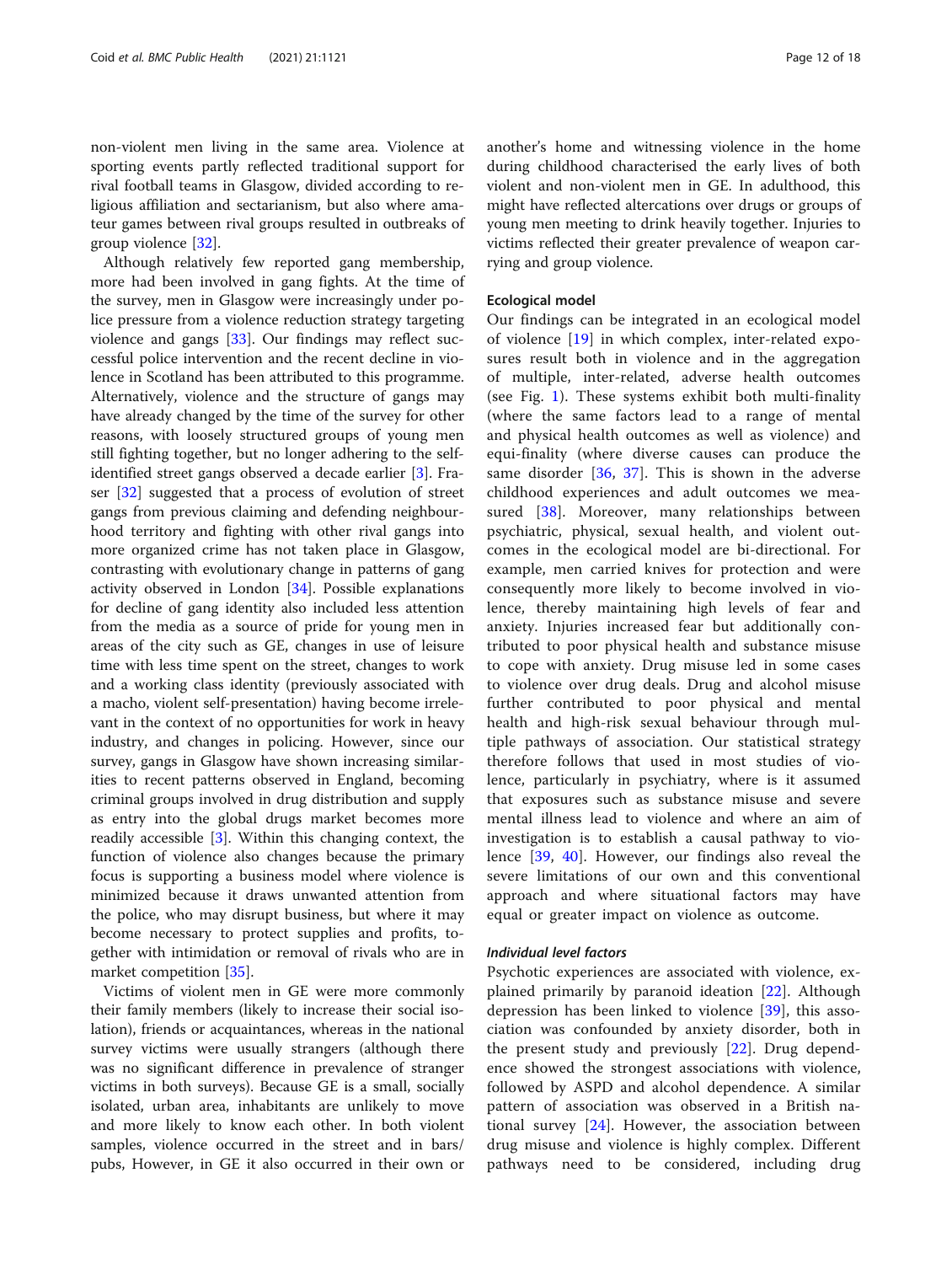misuse leading to violence, violence leading to drug misuse, and both having common causes where the association is spurious [\[41](#page-16-0)].

Multiple risk factors for future physical ill-health within a lifestyle encouraging both violence and substance misuse may partly explain the shortened life expectancy in GE. Cohort studies show that mental health, substance misuse and behavioural problems in early adulthood set in motion the development of a lifelong cascade of physical health, including liver, cardiovascular, and cerebrovascular diseases and dementias. These have greater impact on persons of lower socioeconomic status [\[42\]](#page-16-0).

Height conveys an advantage to men in violent altercations and violent men in Britain are generally taller. The association with short stature in GE was of considerable interest and could result from impact of aggregated adverse factors over successive generations. Although 80% of height variation is thought to be under genetic control in developed countries [\[43](#page-16-0)], global studies identify stunted growth as an important complex marker of environmental inequalities [\[44](#page-16-0)] and in GE could indicate a marker for men exposed to poorer nutrition and greater environmental stress in infancy and additional adverse exposures in utero.

The relationship between violence and sexual health has rarely been studied. However, its importance is increasingly recognised, firstly, due to high levels of sexual risktaking behaviour and sexual assault of women by violent men and gang members [[45](#page-16-0)], and secondly, among population subgroups subject to high levels of incarceration, as in GE. This can lead to changes in population malefemale ratios. Men returning to the community on release have limited social and economic activity, often experience homelessness, poverty, unstable living, and vulnerability to STIs. They are more likely to have relationships with high-risk partners, with further impact from substance misuse [[46,](#page-16-0) [47\]](#page-16-0). Risk-taking by violent men in GE corresponded to violent men in the national survey, with sex involving more sexual partners, including sex workers, sex with more than one person in the same encounter, and sex when intoxicated, resulting in higher prevalence of STIs. However, they were less likely to report sex with men and contrasted with violent men in the National survey in fewer reporting they had engaged in coercive sex with unwilling partners. The meaning of these findings require further investigation in the context of men in GE reporting fewer close relationships. It is possible that denial of homosexual activity corresponded to homophobic attitudes within a macho subculture, but would require further study.

#### Interpersonal level factors

Maltreatment and other adverse events in childhood were no more prevalent among violent men in GE than

violent men in the national survey, except for witnessing violence in the home which has been shown to have a particularly important effect on future internalizing and externalising problems [[48\]](#page-16-0). ACEs were key influences in increasing future risks of adverse physical and mental health outcomes across both samples [[38,](#page-16-0) [49](#page-16-0)]. However, in GE, early adult experiences of encouragement from peers to use drugs, weak family ties, and a lack of close, supportive relationships may have interacted with childhood vulnerabilities to further increase the risk of violence and poor health in multiple domains in adulthood.

#### Community level factors

Community factors include area-level effects of socioeconomic deprivation, which was exceptionally high in GE. For example, studies of intimate partner victimization of women and men in England and Wales have shown that community measures of social housing tenure, low household income, poor educational attainment, low social class and living in a multiply deprived area are all correlates [[50\]](#page-16-0). Community factors in GE included living in an area of low social capital, where a high proportion of men had no occupation and were involved in criminality, living in a geographically isolated area (in terms of transport links in the city from employment opportunities), which in turn increased their social isolation and exclusion. Leisure opportunities were also more limited for men in GE than for other violent men, where football and going to pool halls appeared the predominant activities. Violent men elsewhere appeared more mobile. Those from GE tended to remain there, many living alone, in poor quality, local authority housing, without employment, education or training. The importance of the inter-relationship between different levels in the ecological model can be seen studies of neighbourhood crime and mental health in Scotland, where local crime is an important predictor, independent of individual and other contextual risk factors [\[51](#page-16-0)]. Nevertheless, previous research has not uniformly confirmed a simple correlation between levels of socioeconomic deprivation and violence at area level and our findings suggest it was these additional social and physical environmental exposures in GE that had additional impact together with poverty at the community and individual level. For example, studies of IPV in developing countries have found that women living in the middle range of a socioeconomic scale were more likely to be victims [[52](#page-16-0)–[54](#page-16-0)] and that interpersonal level factors of men's gender conservative attitudes, controlling behaviour, multiple sexual partnerships, and excessive alcohol use in the areas studied were more important than arealevel poverty. Furthermore, studies of protective factors which buffer individuals and communities living in poverty demonstrate that violence is not an inevitable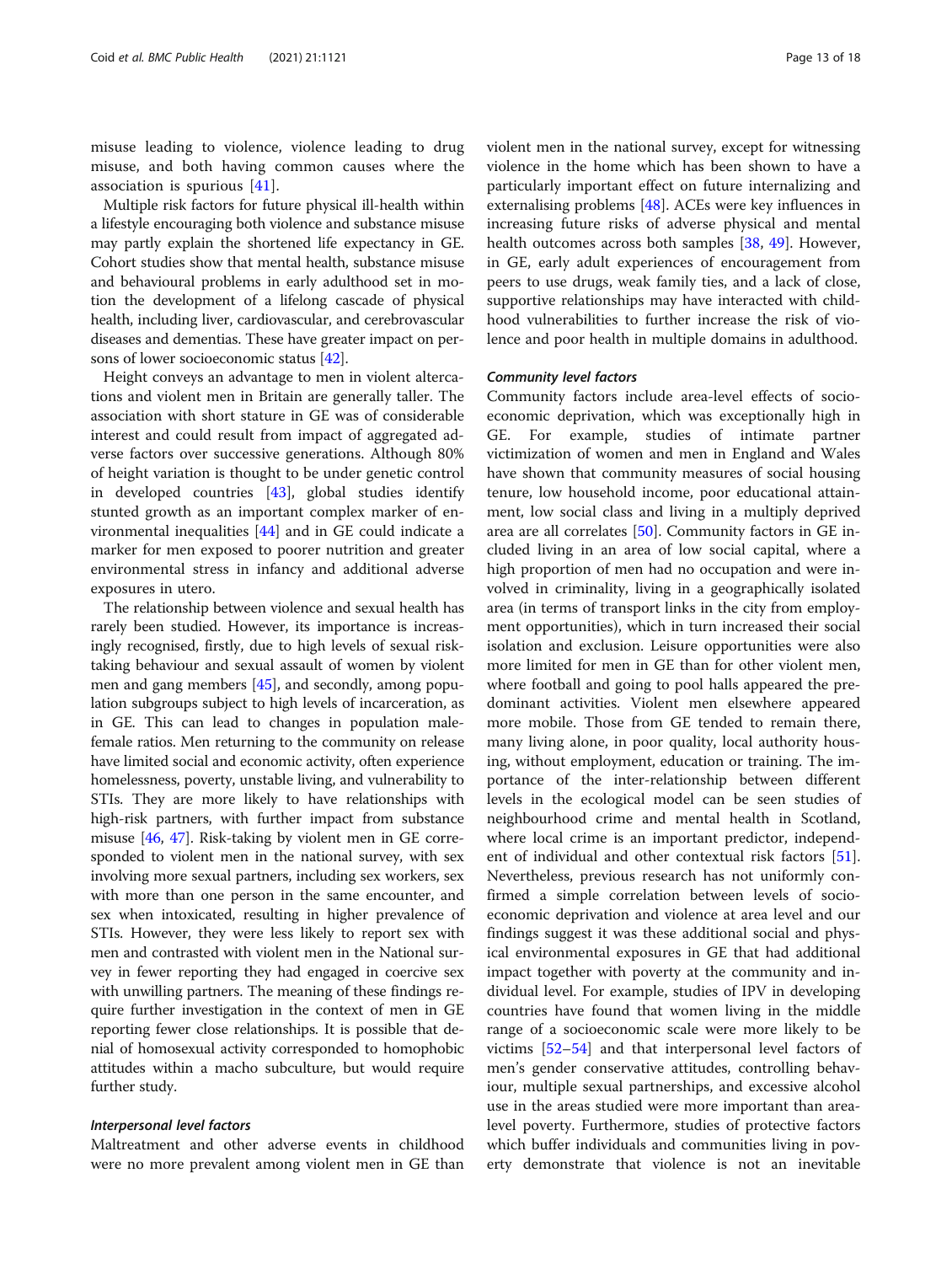consequence of deprivation in the context of a stable economy, positive social norms, abundant resources, high levels of social cohesion, family support and rewards for prosocial community involvement [[55,](#page-16-0) [56](#page-16-0)]. However, there were few indicators of these protective factors operating in GE.

Corresponding to community-level crime, exposure to community violence itself is a critical psychosocial stressor in many urban communities, impacting on health, particularly among children and adolescents [[38\]](#page-16-0); mediating health impacts of poverty through direct psychosocial impacts, behaviour or susceptibility to other exposures [[57](#page-16-0)]; and, consequently, playing a larger role in stress than previously understood. Studies have validated associations between community violence and perceived stress [\[58](#page-16-0)]. Furthermore, a focus groups study in New York found that community residents prioritised violence above all other community stressors [\[59](#page-16-0)]. J Cowley, J Kiely and D Collins [\[60](#page-17-0)] have proposed that an accumulation of multiple life stressors predispose socially disadvantaged persons in Glasgow to a range of health disorders and health-related behaviours. The burden of this chronic stress is accompanied by culturally promoted changes in personal behaviours: such as increased incidence of smoking, disordered eating and drinking. Stress-inducing lifestyle behaviours, in turn, drive other stress-elevating conditions, such as poor quality sleep, increased body mass index, reduced energy levels and reduced tendencies to engage in healthpromoting physical activity behaviours [[61\]](#page-17-0). These factors interact in a downward spiral, adding momentum to an insidious vicious cycle of self-perpetuating stress, whilst over-activation of the stress response simultaneously erodes stress resilience [[60](#page-17-0)].

#### Societal level factors

Societal factors were not included in the study. However, large-scale political, economic, and cultural forces can give rise to clustered epidemics of various diseases and health-related behaviours which can occur in situations of changing political and economic conditions, shifting ecological and environmental conditions, and altering demographics and social behaviours [[17](#page-15-0)]. Effects of societal factors of specific relevance to Glasgow have previously been reviewed by Public Health researchers in Scotland. Glasgow had shown progressive post-industrial decline during the twentieth century and by midtwentieth century tenement slums were increasingly replaced by a new generation of post-war high-rise housing and large suburban housing estates, with population displacement. These are thought to have broken up long established community relationships and social structures through population displacement and were later identified as having concentrations of deprivation and

criminality associated with loss of social capital. There was thought to be lower social capital in Glasgow than cities such as Manchester, Liverpool and Belfast despite similar socioeconomic deprivation in parts of those cities and post-industrialisation [[6](#page-15-0)]. The 1970s and 1980s were characterised by a period of serious and accelerated decline in industry leading to mass unemployment and urban decay and the association between Glasgow and its reputation for youth gangs and high levels of violence was established during this period. Political policies and social changes beyond the control of the local population in deprived areas of Glasgow had included relocation of younger, skilled workers to "New Towns" away from the "declining city", leaving concentrations of persons with few work skills and aspirations, and with these populations displaced to poor quality peripheral housing estates (as typified by the built environment of GE), often surrounded by a poor quality physical environment with vacant and derelict land (where fights between youth gangs would typically occur), concentrations of high-risk subgroups with mental illness, addictions and former homeless people relocated to hostels and cheaper accommodation in these areas, and a 'democratic deficit' with experiences of despondency, disempowerment, and lack of sense of control [\[6\]](#page-15-0).

#### **Limitations**

Our study has several limitations. Our hypothesis that an aggregation of physical, sexual and psychiatric risk factors explained high levels of violence in Glasgow and other deprived areas of Scotland is based on results from a single geographical location (GE). However, there are other Scottish inner-urban areas with similar levels of socioeconomic deprivation in which our findings may be replicated. In addition, because of the cross-sectional nature of our study, we could not determine the direction of many of our associations. This is highly important because our method selected variables from domains of psychiatric morbidity, physical ill-health, and sexual health as exposures with violence as outcome, corresponding to many studies, particularly in psychiatry [\[62](#page-17-0)]. However, our findings suggest that these factors are bidirectional. Furthermore, that reverse causation cannot be ruled out.

Our survey was restricted to young adult men. Although women would be unlikely to show similar levels of violence, it would be of considerable importance to investigate differences in women's violent behaviour in GE compared to elsewhere, together with other important differences such as health, childcare, substance misuse, and reasons for frequent breakdowns in relationships.

Our measure of violence was restricted to self-report and is likely to include both under- and over-estimates.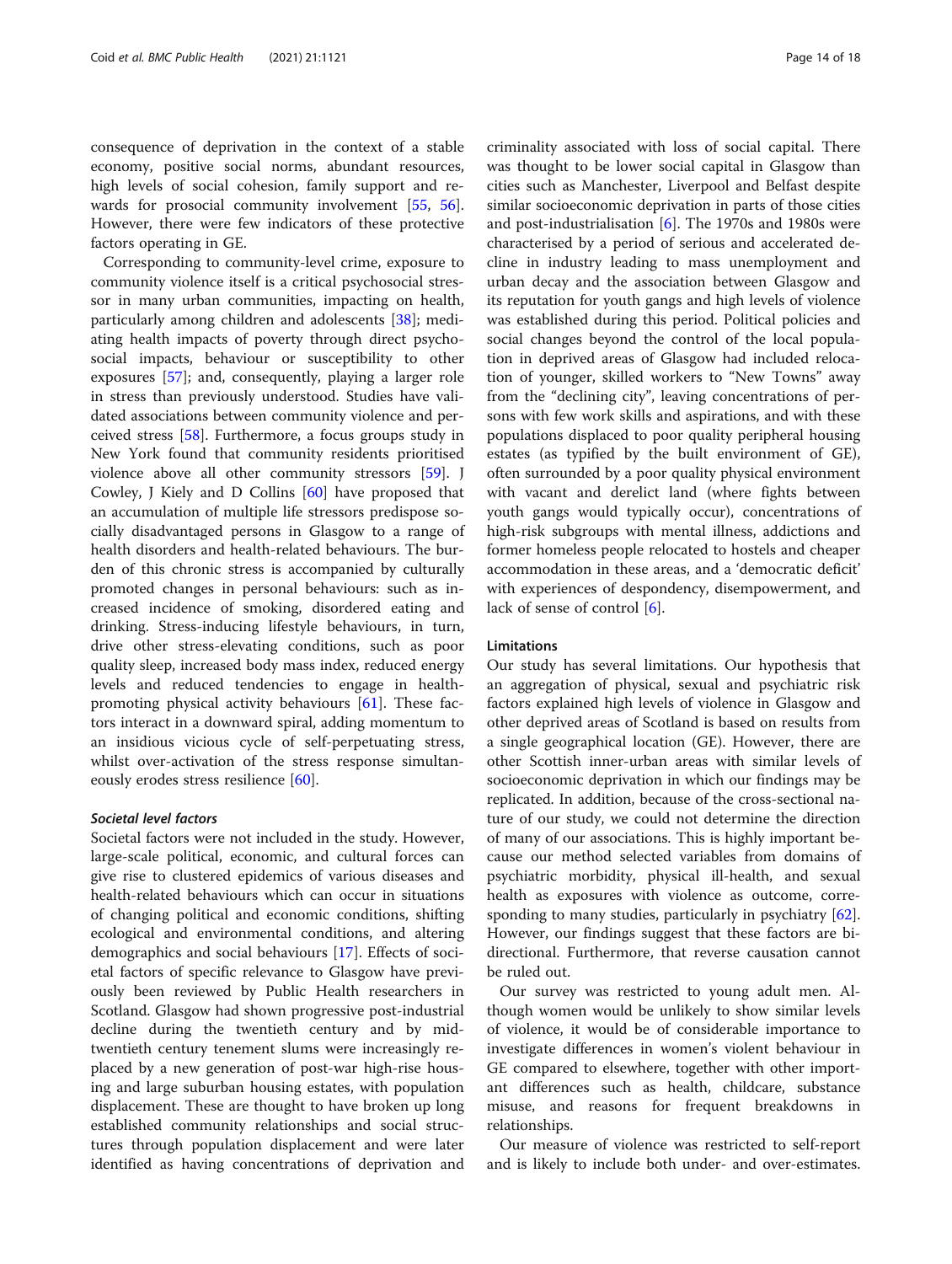However, criminal records data gives no indication of victim, location, whether others were involved, and introduces biases against sub-groups who are disproportionately arrested, as in GE. We did not interview participants to confirm diagnostic categories and relied on self-report. However, self-report can compare favourably with clinician assessments [[63\]](#page-17-0).

We used Random location quota sampling but do not have detailed information on the numbers who declined to participate in this survey. In most conventional survey methods, simple random sampling is used without replacement of participants who decline to participate and it is essential to know the numbers who actually declined and their demographic characteristics. Because declining to participate in a survey is not random in a population, and men, younger persons, and those of lower social status in the UK are more likely to decline, it is essential to include sufficient cases matching these characteristics, particularly where variables such as violence and criminal activity are a key area of investigation. In a more representative survey aimed to cover a wider age range, including men and women, a large and expensive survey is necessary to capture sufficient numbers of this subgroup. Furthermore, if attrition is sufficiently large, statistical weighting may still not compensate for many missing individuals who declined from a particularly hard-to-reach subgroup. The quota sampling method is based on the National Census, participants are identified and included according to representative strata and their actual frequency in the population, and the surveying organization must ensure their workforce meet a representative quota based on the census. Declining to participate means that another individual will be approached within the same area and matching the same demographic characteristics of each individual who declined until an agreement is secured to participate and the quota is filled. This method means that the number who declined does not matter in terms of attrition in the survey because the survey has matched a representative subgroup of the population based on the census. However, because the characteristics of those who decline are unknown it is still possible that the individuals who agreed to participate have differing qualitative characteristics, which remain unknown, despite matching the same demographic characteristics and coming from the same area (see [Supplementary file](#page-15-0)).

#### Implications

Violence should in future be investigated within a wider framework of multiple, interlinked health conditions and health-related behaviours. Previous studies of psychiatric morbidity and violence have tended to focus narrowly on associations with a limited range of psychiatric conditions rather than viewing violence as a public health problem within a wider aggregation of multiple health risks. Studies limited to a single diagnosis, a restricted range of environmental factors, and not taking into account potential area-level effects, cannot indicate the relevant public health interventions necessary to reduce violence. Our findings also indicate that future interventions should not narrowly focus on violence. Many risk factors associated with this aggregation of violence and physical, sexual and psychiatric morbidity were explained by greater socioeconomic deprivation and unemployment in GE. However, specific area-level effects included a sub-culture in which violence and attitudes to violence are condoned, together with an exceptional level of substance misuse in both violent and nonviolent men.

Men in GE have experienced life-long, adverse interpersonal relationships where adverse childhood experiences are followed by negative peer influences within a socially isolated and excluded community. This leads to accumulative, multi-source stress [\[60\]](#page-17-0) associated with educational failure, unemployment, inability to sustain intimate relationships, normalization of criminality and substance misuse, incarceration, group violence, and use of weapons in a subculture which promotes violence. These inequalities in physical and mental health are as-sociated with considerably reduced life-expectancy [[42](#page-16-0)] as well as violence.

A variety of programmes in USA, Scotland and elsewhere have taken a public health approach to reducing violence. Key characteristics of these programmes are an emphasis on the collaborative working between multiple sectors, partnership with communities/residents affected by violence, and close attention to accurate data collection and evaluation, including towards greater equity in outcomes. This approach is not solely focussed on law enforcement and improved outcomes in terms of violence reduction are seen as depending on partnerships across a number of sectors, for example education, health, social services, housing, youth services, and victim services [\[64\]](#page-17-0). The fall in violent convictions is largely attributed to the Violence Reduction Unit of Police Scotland, established in 2005 at a time of rising homicide rates [[65](#page-17-0)]. The unit independently adopted a "Public Health" approach which has now become the dominant model for community violence reduction in the UK. However, it did not receive input from Public Health Agencies and the model was based on a successful programme implemented by police and social services in the USA [[66](#page-17-0)] which was led by Police Scotland. Its aims were to reduce violence by working with health, education and social work agencies to achieve societal and individual attitudinal change by focusing on enforcement and contain and manage individuals who carry weapons and are involved in violent behaviour. Emphasis on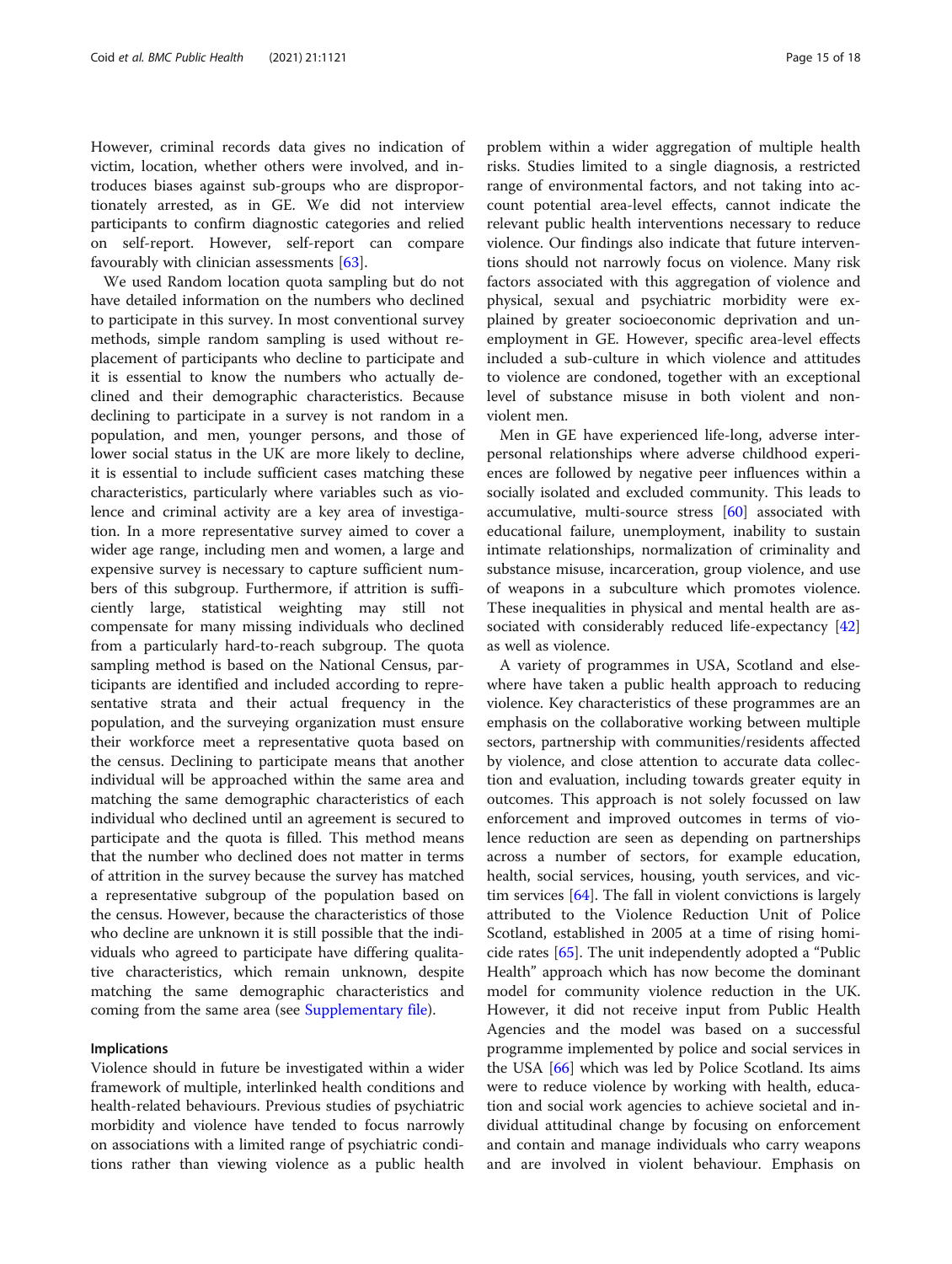<span id="page-15-0"></span>enforcement was balanced by a rehabilitative approach in which desistance was rewarded with support to find employment, education, and healthcare, including treatment for substance abuse.

More recently, and despite the fall in police-recorded convictions for violence, Glasgow has experienced a dramatic increase and now has the highest levels of drugrelated deaths in Europe due to opioid misuse. Young men in areas like GE are increasingly involved in the underground drug economy since our survey. The observation that progressive reduction of violence followed by a dramatic escalation in deaths from drug misuse suggests that the associations we originally observed between drugs and violence were largely indirect, likely to have had common causes, but may now have changed. Violence may have become increasingly purposeful and instrumental in the distribution of drugs, whilst becoming less prevalent overall. Nevertheless, the forces previously driving these adverse outcomes of violence and drug misuse at the time of the survey are likely to be still in operation and will require multi-agency approaches to interventions in future.

# Supplementary Information

The online version contains supplementary material available at [https://doi.](https://doi.org/10.1186/s12889-021-11167-z) [org/10.1186/s12889-021-11167-z.](https://doi.org/10.1186/s12889-021-11167-z)

#### Additional file 1.

#### Acknowledgements

We would like to thank Drs David Walsh and Gerard McCartney for their advice and comments on the paper.

#### Authors' contributions

SU and JC designed the study. SU was responsible for data collection. YZ performed the analyses and all authors contributed to interpretation of results. JC drafted the manuscript, which was then substantially revised by JW, VB, PB and KB which all authors commented on and approved for submission. The author(s) read and approved the final manuscript.

#### Funding

This study was supported by a National Institute of Health Research Programme Grant (NIHR:RP-PG-6407-10500).

#### Availability of data and materials

The datasets generated and/or analysed during the current study are available from the corresponding author on reasonable request.

#### **Declarations**

#### Ethics approval and consent to participate

The authors assert that all procedures contributing to this work comply with the ethical standards of the relevant national and institutional committees on human experimentation and with the Helsinki Declaration of 1975, as revised in 2008.

A self-administered questionnaire piloted in a previous survey was adapted. Informed consent was obtained from survey respondents who completed the pencil and paper questionnaire in privacy and were paid £5 for participation. All methods in this study was approved by Queen Mary University of London ethics committee.

#### Consent for publication

Not applicable.

#### Competing interests

None declared. No authors have any financial involvement (including employment, fees, share ownership) or affiliation with any organisation whose financial interests may be affected by material in the manuscript.

#### Author details

<sup>1</sup> Mental Health Center and Psychiatric Laboratory, the State Key Laboratory of Biotherapy, West China Hospital of Sichuan University, Chengdu, Sichuan, China. <sup>2</sup>Wolfson Institute of Preventive Medicine, Queen Mary University of London, London, UK. <sup>3</sup>Harvard Chan School of Public Health, Harvard University, Cambridge, USA. <sup>4</sup>School of Psychology, University of Kent, Canterbury, UK. <sup>5</sup>Department of Psychosis Studies, Institute of Psychiatry Psychology and Neuroscience, King's College London, London, UK. Department of Mental Health Sciences, University College London, London, UK. <sup>7</sup> Department of Psychiatry & Nuffield Department of Primary Care Health Sciences Medical Sciences Division, University of Oxford, Oxford, UK.

#### Received: 27 January 2021 Accepted: 25 May 2021 Published online: 12 June 2021

#### References

- 1. United Nations Office on Drugs and Crime. Global Study on Homicide. Homicide: extent, patterns, trends and criminal justice response. Vienna: UNODC; 2019.
- 2. Scottish Government: Recorded crime in Scotland: attempted murder and serious assault, 2008–09 and 2017–18.. In. Edited by Justice Analytical Services SG; 2019.
- 3. McLean R, Densley JA, Deuchar R. Situating gangs within Scotland's illegal drugs market(s). Trends in Organized Crime. 2018;21(2):147–71. [https://doi.](https://doi.org/10.1007/s12117-017-9328-1) [org/10.1007/s12117-017-9328-1](https://doi.org/10.1007/s12117-017-9328-1).
- 4. Leyland A, Dundas R. The social patterning of deaths due to assault in Scotland, 1980-2005: population-based study. J Epidemiol Commun Health. 2010;64(5):432–9. [https://doi.org/10.1136/jech.2009.095018.](https://doi.org/10.1136/jech.2009.095018)
- 5. Parkinson J, Minton J, Lewsey J, Bouttell J, McCartney G. Drug-related deaths in Scotland 1979–2013: evidence of a vulnerable cohort of young men living in deprived areas. BMC Public Health. 2018;18(1):357. [https://doi.](https://doi.org/10.1186/s12889-018-5267-2) [org/10.1186/s12889-018-5267-2](https://doi.org/10.1186/s12889-018-5267-2).
- 6. Walsh D, McCartney G, Collins C, Taulbut M, Batty GD. History, politics and vulnerability: explaining excess mortality in Scotland and Glasgow. Public Health. 2017;151:1–12. [https://doi.org/10.1016/j.puhe.2017.05.016.](https://doi.org/10.1016/j.puhe.2017.05.016)
- 7. Schofield L, Walsh D, Munoz-Arroyo R, McCartney G, Buchanan D, Lawder R, et al. Dying younger in Scotland: trends in mortality and deprivation relative to England and Wales, 1981-2011. Health Place. 2016;40:106–15. [https://doi.](https://doi.org/10.1016/j.healthplace.2016.05.007) [org/10.1016/j.healthplace.2016.05.007.](https://doi.org/10.1016/j.healthplace.2016.05.007)
- 8. National Records of Scotland: Drug Related Deaths in Scotland.. 2019. 9. Mental Health Inpatient Activity. A national statistics publication for
- Scotland. [https://www.isdscotland.org/Health-Topics/Mental-Health/Publica](https://www.isdscotland.org/Health-Topics/Mental-Health/Publications/2019-09-10/mental-health-inpatient-activity/) [tions/2019-09-10/mental-health-inpatient-activity/](https://www.isdscotland.org/Health-Topics/Mental-Health/Publications/2019-09-10/mental-health-inpatient-activity/). Accessed 8 June 2021.
- 10. Dahlberg LL, Krug EG. Violence a global public health problem. Ciência Saúde Coletiva. 2006;11(2):277–92. [https://doi.org/10.1590/S1413-81232](https://doi.org/10.1590/S1413-81232006000200007) [006000200007.](https://doi.org/10.1590/S1413-81232006000200007)
- 11. Anderson CA, Bushman BJ. Human aggression. Annu Rev Psychol. 2002; 53(1):27–51. [https://doi.org/10.1146/annurev.psych.53.100901.135231.](https://doi.org/10.1146/annurev.psych.53.100901.135231)
- 12. United Nations Office on Drugs and Crime: World Drug Report. 2020.
- 13. Mitton K. Public health and violence. Crit Public Health. 2019;29(2):135–7. <https://doi.org/10.1080/09581596.2019.1564223>.
- 14. World Health A49.25. Prevention of violence: public health priority. Geneva: World Health Organization; 1996.
- 15. Donnelly PD, Ward CL. Oxford textbook of violence prevention. Oxford University Press; 2014. [https://doi.org/10.1093/med/9780199678723.001.](https://doi.org/10.1093/med/9780199678723.001.0001) [0001](https://doi.org/10.1093/med/9780199678723.001.0001).
- 16. Farmer P. On suffering and structural violence: a view from below. Race/ Ethnicity: Multidisciplinary Global Contexts, Vol. 3, No. 1, Race and the Global Politics of Health Inequity (Autumn, 2009). pp. 11–28. [http://www.](https://www.jstor.org/stable/25595022) [jstor.org/stable/25595022.](https://www.jstor.org/stable/25595022) Accessed 8 Oct 2014.
- 17. Singer M, Bulled N, Ostrach B, Mendenhall E. Syndemics and the biosocial conception of health. Lancet. 2017;389(10072):941–50. [https://doi.org/10.101](https://doi.org/10.1016/S0140-6736(17)30003-X) [6/S0140-6736\(17\)30003-X.](https://doi.org/10.1016/S0140-6736(17)30003-X)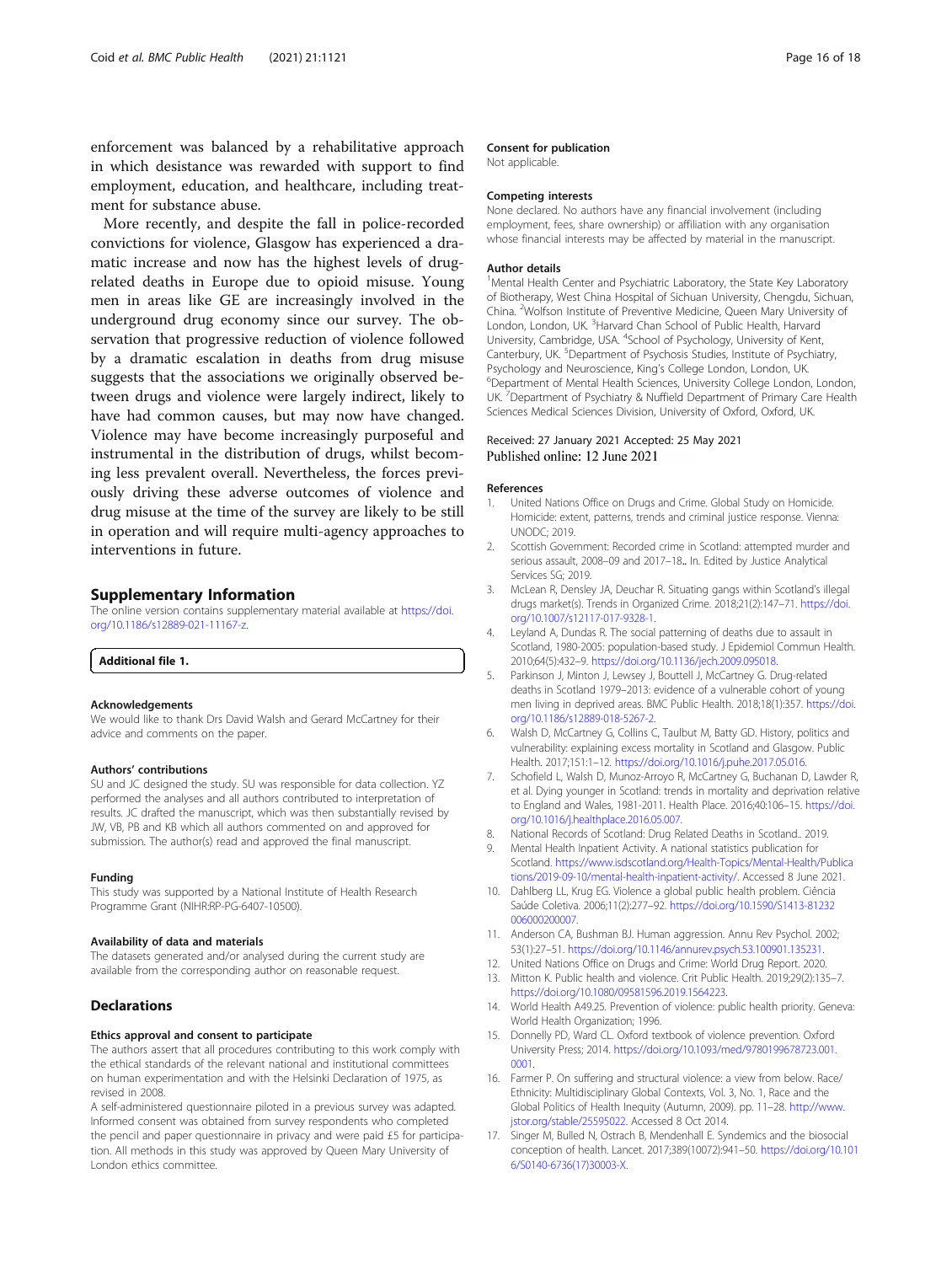- <span id="page-16-0"></span>18. Rose G. Sick individuals and sick populations. Int J Epidemiol. 1985;14(1):32– 8. [https://doi.org/10.1093/ije/14.1.32.](https://doi.org/10.1093/ije/14.1.32)
- 19. Krug EG, Mercy JA, Dahlberg LL, Zwi AB. The world report on violence and health. Lancet. 2002;360(9339):1083–8. [https://doi.org/10.1016/S0140-673](https://doi.org/10.1016/S0140-6736(02)11133-0) [6\(02\)11133-0](https://doi.org/10.1016/S0140-6736(02)11133-0).
- 20. Bronfenbrenner U. Ecological systems theory. In: Six theories of child development: Revised formulations and current issues. London: Jessica Kingsley Publishers; 1992. p. 187–249.
- 21. Morgenstern H. Uses of ecologic analysis in epidemiologic research. Am J Public Health. 1982;72(12):1336–44. <https://doi.org/10.2105/AJPH.72.12.1336>.
- 22. Coid JW, Ullrich S, Bebbington P, Fazel S, Keers R. Paranoid ideation and violence: meta-analysis of individual subject data of 7 population surveys. Schizophr Bull. 2016;42(4):907–15. <https://doi.org/10.1093/schbul/sbw006>.
- 23. Acorn consumer classification (CACI). [https://www.gov.uk/government/sta](https://www.gov.uk/government/statistics/quality-assurance-of-administrative-data-in-the-uk-house-price-index/acorn-consumer-classification-caci) [tistics/quality-assurance-of-administrative-data-in-the-uk-house-price-index/a](https://www.gov.uk/government/statistics/quality-assurance-of-administrative-data-in-the-uk-house-price-index/acorn-consumer-classification-caci) [corn-consumer-classification-caci](https://www.gov.uk/government/statistics/quality-assurance-of-administrative-data-in-the-uk-house-price-index/acorn-consumer-classification-caci). Accessed 8 June 2021.
- 24. Coid J, Yang M, Roberts A, Ullrich S, Moran P, Bebbington P, et al. Violence and psychiatric morbidity in a national household population--a report from the British household survey. Am J Epidemiol. 2006;164(12):1199–208. <https://doi.org/10.1093/aje/kwj339>.
- 25. Department for Communities and Local Government publishes 2010 to 2011 annual report and accounts. [https://www.gov.uk/government/news/](https://www.gov.uk/government/news/department-for-communities-and-local-government-publishes-2010-to-2011-annual-report-and-accounts) [department-for-communities-and-local-government-publishes-2010-to-2](https://www.gov.uk/government/news/department-for-communities-and-local-government-publishes-2010-to-2011-annual-report-and-accounts) [011-annual-report-and-accounts.](https://www.gov.uk/government/news/department-for-communities-and-local-government-publishes-2010-to-2011-annual-report-and-accounts) Accessed 8 June 2021.
- Bebbington P, Nayani T. The psychosis screening questionnaire. Int J Methods Psychiatr Res. 1995;5:11–9.
- 27. Zigmond AS, Snaith RP. The hospital anxiety and depression scale. Acta Psychiatr Scand. 1983;67(6):361–70. [https://doi.org/10.1111/j.1600-0447.1983.](https://doi.org/10.1111/j.1600-0447.1983.tb09716.x) [tb09716.x.](https://doi.org/10.1111/j.1600-0447.1983.tb09716.x)
- 28. Babor T, Higgings-Briddle J, Saunders J, Monteiro M. The alcohol use disorders identification test (2nd edn). In. Edited by World Health Organization; 2001.
- 29. Berman AH, Bergman H, Palmstierna T, Schlyter F. Evaluation of the drug use disorders identification test (DUDIT) in criminal justice and detoxification settings and in a Swedish population sample. Eur Addict Res. 2005;11(1):22–31. <https://doi.org/10.1159/000081413>.
- 30. Ullrich S, Deasy D, Smith J, Johnson B, Clarke M, Broughton N, et al. Detecting personality disorders in the prison population of England and Wales: comparing case identification using the SCID-II screen and the SCID-II clinical interview. J Forensic Psychiatry Psychol. 2008;19(3):301–22. [https://](https://doi.org/10.1080/14789940802045182) [doi.org/10.1080/14789940802045182](https://doi.org/10.1080/14789940802045182).
- 31. Walters GD. The criminal lifestyle: patterns of serious criminal conduct. Thousand Oaks: Sage Publications, Inc; 1990. https://doi.org/10.4135/978148332556
- 32. Fraser A. Urban legends : gang identity in the post-industrial city; 2015. <https://doi.org/10.1093/acprof:oso/9780198728610.001.0001>.
- 33. Violence Reduction Unit. Violence is preventable not inevitable. In: Police Scotland; 2016.
- 34. Densley J. How gangs work; 2013. [https://doi.org/10.1057/9781137271518.](https://doi.org/10.1057/9781137271518)
- 35. Harding S. County lines: exploitation and drug dealing amongst urban street gangs. Bristol: Bristol University Press; 2020.
- 36. Cicchetti D, Rogosch F. Equifinality and multifinality in developmental psychopathology. Dev Psychopathol. 1996;8(4):597–600. [https://doi.org/10.1](https://doi.org/10.1017/S0954579400007318) [017/S0954579400007318](https://doi.org/10.1017/S0954579400007318).
- 37. Nolen-Hoeksema S, Watkins ER. A heuristic for developing Transdiagnostic models of psychopathology: explaining multifinality and divergent trajectories. Perspect Psychol Sci. 2011;6(6):589–609. [https://doi.org/10.11](https://doi.org/10.1177/1745691611419672) [77/1745691611419672.](https://doi.org/10.1177/1745691611419672)
- 38. Hughes K, Bellis MA, Hardcastle KA, Sethi D, Butchart A, Mikton C, et al. The effect of multiple adverse childhood experiences on health: a systematic review and meta-analysis. Lancet Public Health. 2017;2(8):e356–66. [https://](https://doi.org/10.1016/S2468-2667(17)30118-4) [doi.org/10.1016/S2468-2667\(17\)30118-4](https://doi.org/10.1016/S2468-2667(17)30118-4).
- 39. Fazel S, Wolf A, Chang Z, Larsson H, Goodwin GM, Lichtenstein P. Depression and violence: a Swedish population study. Lancet Psychiatry. 2015;2(3):224–32. [https://doi.org/10.1016/S2215-0366\(14\)00128-X.](https://doi.org/10.1016/S2215-0366(14)00128-X)
- 40. Whiting D, Lichtenstein P, Fazel S. Violence and mental disorders: a structured review of associations by individual diagnoses, risk factors, and risk assessment. Lancet Psychiatry. 2021;8(2):150–61. [https://doi.org/10.1016/](https://doi.org/10.1016/S2215-0366(20)30262-5) [S2215-0366\(20\)30262-5](https://doi.org/10.1016/S2215-0366(20)30262-5).
- 41. White HR. Alcohol, illicit drugs, and violence. In: Stoff DM, Breiling J, Maser JD, editors. Handbook of antisocial behavior. New York: Wiley; 1997. p. 511– 23.
- 42. Kivimaki M, Batty GD, Pentti J, Shipley MJ, Sipila PN, Nyberg ST, et al. Association between socioeconomic status and the development of mental and physical health conditions in adulthood: a multi-cohort study. Lancet Public Health. 2020;5(3):e140–9. [https://doi.org/10.1016/S2468-2667\(19\)3024](https://doi.org/10.1016/S2468-2667(19)30248-8) [8-8.](https://doi.org/10.1016/S2468-2667(19)30248-8)
- 43. McEvoy BP, Visscher PM. Genetics of human height. Econ Hum Biol. 2009; 7(3):294–306. <https://doi.org/10.1016/j.ehb.2009.09.005>.
- 44. de Onis M, Branca F. Childhood stunting: a global perspective. Matern Child Nutr. 2016;12(Suppl 1):12–26. <https://doi.org/10.1111/mcn.12231>.
- 45. Coid J, Gonzalez RA, Kallis C, Zhang Y, Liu Y, Wood J, et al. Gang membership and sexual violence: associations with childhood maltreatment and psychiatric morbidity. Br J Psychiatry. 2020;217(4):583–90. [https://doi.](https://doi.org/10.1192/bjp.2020.69) [org/10.1192/bjp.2020.69](https://doi.org/10.1192/bjp.2020.69).
- 46. Khan MR, Doherty IA, Schoenbach VJ, Taylor EM, Epperson MW, Adimora AA. Incarceration and high-risk sex partnerships among men in the United States. J Urban Health. 2009;86(4):584–601. [https://doi.org/10.1007/s11524-](https://doi.org/10.1007/s11524-009-9348-5) [009-9348-5](https://doi.org/10.1007/s11524-009-9348-5).
- 47. Pouget ER, Kershaw TS, Niccolai LM, Ickovics JR, Blankenship KM. Associations of sex ratios and male incarceration rates with multiple opposite-sex partners: potential social determinants of HIV/STI transmission. Public Health Rep. 2010;125(Suppl 4):70–80. [https://doi.org/10.1177/0033354](https://doi.org/10.1177/00333549101250S411) [9101250S411](https://doi.org/10.1177/00333549101250S411).
- 48. Mrug S, Windle M. Prospective effects of violence exposure across multiple contexts on early adolescents' internalizing and externalizing problems. J Child Psychol Psychiatry. 2010;51(8):953–61. [https://doi.org/10.1111/j.1469-](https://doi.org/10.1111/j.1469-7610.2010.02222.x) 7610.2010.02222.x
- 49. Bellis MA, Hughes K, Ford K, Ramos Rodriguez G, Sethi D, Passmore J. Life course health consequences and associated annual costs of adverse childhood experiences across Europe and North America: a systematic review and meta-analysis. Lancet Public Health. 2019;4(10):e517–28. [https://](https://doi.org/10.1016/S2468-2667(19)30145-8) [doi.org/10.1016/S2468-2667\(19\)30145-8](https://doi.org/10.1016/S2468-2667(19)30145-8).
- 50. Khalifeh H, Howard LM, Osborn D, Moran P, Johnson S. Violence against people with disability in England and Wales: findings from a National Cross-Sectional Survey. PLoS One. 2013;8(2):e55952. [https://doi.org/10.1371/journa](https://doi.org/10.1371/journal.pone.0055952) [l.pone.0055952](https://doi.org/10.1371/journal.pone.0055952).
- 51. Baranyi G, Cherrie M, Curtis S, Dibben C, Pearce JR. Neighborhood crime and psychotropic medications: a longitudinal data linkage study of 130,000 Scottish adults. Am J Prev Med. 2020;58(5):638–47. [https://doi.org/10.1016/](https://doi.org/10.1016/j.amepre.2019.12.022) [j.amepre.2019.12.022](https://doi.org/10.1016/j.amepre.2019.12.022).
- 52. Jewkes R, Fulu E, Tabassam Naved R, Chirwa E, Dunkle K, Haardörfer R, et al. Violence Study T: Women's and men's reports of past-year prevalence of intimate partner violence and rape and women's risk factors for intimate partner violence: a multicountry cross-sectional study in Asia and the Pacific. PLoS Med. 2017;14(9):e1002381. [https://doi.org/10.1371/journal.](https://doi.org/10.1371/journal.pmed.1002381) [pmed.1002381.](https://doi.org/10.1371/journal.pmed.1002381)
- 53. Kishor S, Johnson K. Reproductive health and domestic violence: are the poorest women uniquely disadvantaged? Demography. 2006;43(2):293–307. [https://doi.org/10.1353/dem.2006.0014.](https://doi.org/10.1353/dem.2006.0014)
- 54. Kiss L, Schraiber LB, Heise L, Zimmerman C, Gouveia N, Watts C. Genderbased violence and socioeconomic inequalities: does living in more deprived neighbourhoods increase women's risk of intimate partner violence? Soc Sci Med. 2012;74(8):1172–9. [https://doi.org/10.1016/j.](https://doi.org/10.1016/j.socscimed.2011.11.033) [socscimed.2011.11.033.](https://doi.org/10.1016/j.socscimed.2011.11.033)
- 55. Fonagy P, Allison E. What is mentalization? The concept and its foundations in developmental research. In: Minding the child: Mentalization-based interventions with children, young people and their families. New York: Routledge/Taylor & Francis Group; 2012. p. 11–34.
- 56. Jain S, Cohen AK. Fostering resilience among urban youth exposed to violence: a promising area for interdisciplinary research and practice. Health Educ Behav. 2013;40(6):651–62. <https://doi.org/10.1177/1090198113492761>.
- 57. Lorenc T, Clayton S, Neary D, Whitehead M, Petticrew M, Thomson H, et al. Crime, fear of crime, environment, and mental health and wellbeing: mapping review of theories and causal pathways. Health Place. 2012;18(4): 757–65. [https://doi.org/10.1016/j.healthplace.2012.04.001.](https://doi.org/10.1016/j.healthplace.2012.04.001)
- 58. Sanders-Phillips K. The ecology of urban violence: its relationship to Health promotion behaviors in low-income black and Latino communities. Am J Health Promot. 1996;10(4):308–17. <https://doi.org/10.4278/0890-1171-10.4.308>.
- 59. Shmool JL, Yonas MA, Newman OD, Kubzansky LD, Joseph E, Parks A, et al. Identifying perceived neighborhood stressors across diverse communities in new York City. Am J Community Psychol. 2015;56(1–2):145–55. [https://doi.](https://doi.org/10.1007/s10464-015-9736-9) [org/10.1007/s10464-015-9736-9](https://doi.org/10.1007/s10464-015-9736-9).